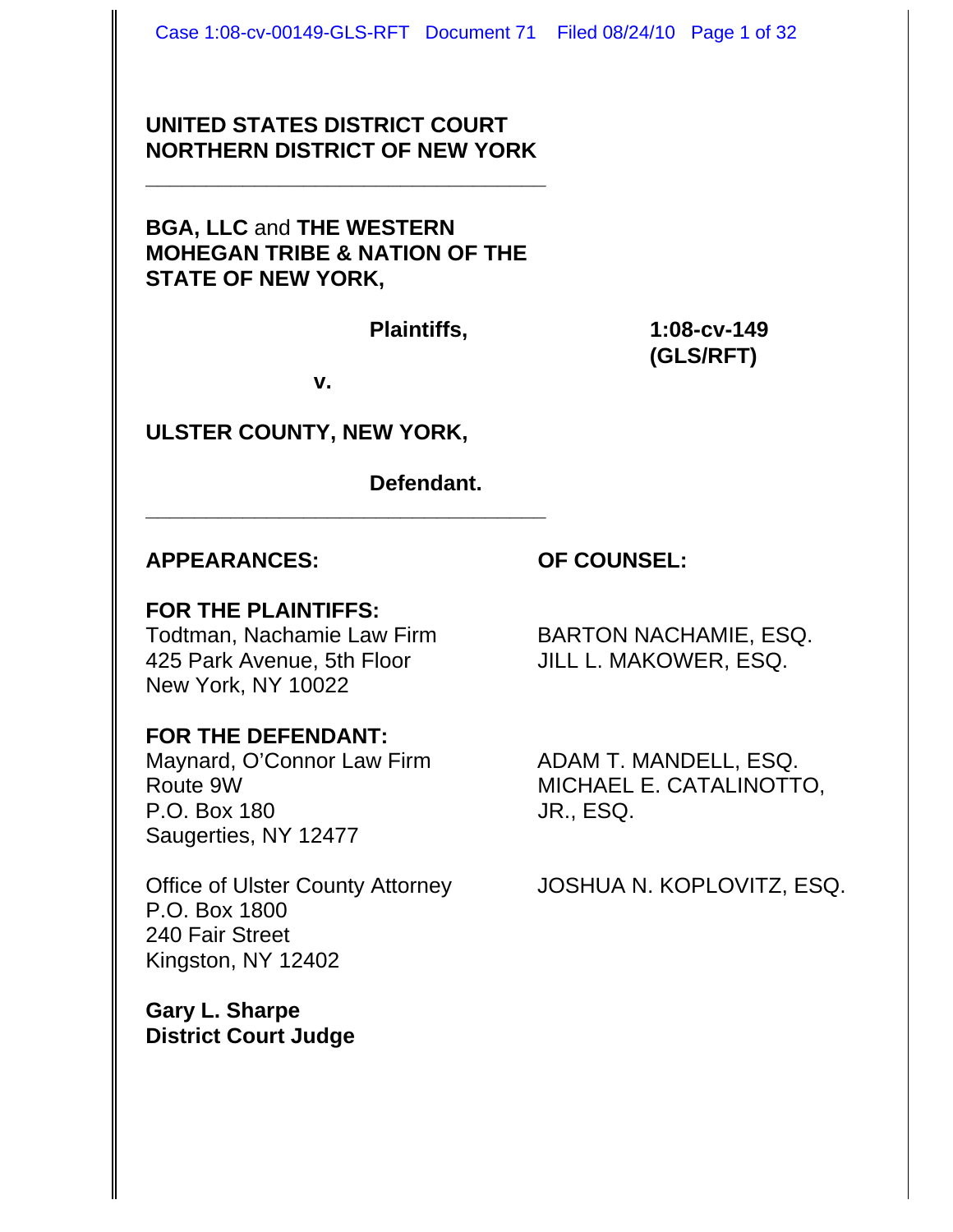## **MEMORANDUM-DECISION AND ORDER**

## **I. Introduction**

Plaintiffs BGA, LLC and The Western Mohegan Tribe and Nation of the State of New York brought this action against Ulster County, New York. They allege breach of contract and a violation of the Nonintercourse Act, $<sup>1</sup>$ </sup> and seek damages, specific performance, and declaratory and injunctive relief. (Compl., Dkt. No. 1.) Pending are the County's motion to dismiss plainttiffs' complaint pursuant to FED. R. CIV. P. 12(b)(1) and for summary judgment pursuant to FED. R. CIV P. 56(c). (Dkt. No. 48.) For the reasons that follow, the County's motion to dismiss is denied, but its motion for summary judgment is granted.

### **II. Background**

## **A. The Agreement**

Plaintiff Tribe is a group of American Indians that calls itself the "Western Mohegan Tribe and Nation of the State of New York." On January 5, 2001, the Tribe entered into an agreement with defendant Ulster County to purchase a parcel of land known as the "Tamarack property." (*See* Def. SMF ¶ 4, Dkt. No. 48:15.) The County conveyed the property in

<sup>1</sup> 25 U.S.C. § 177.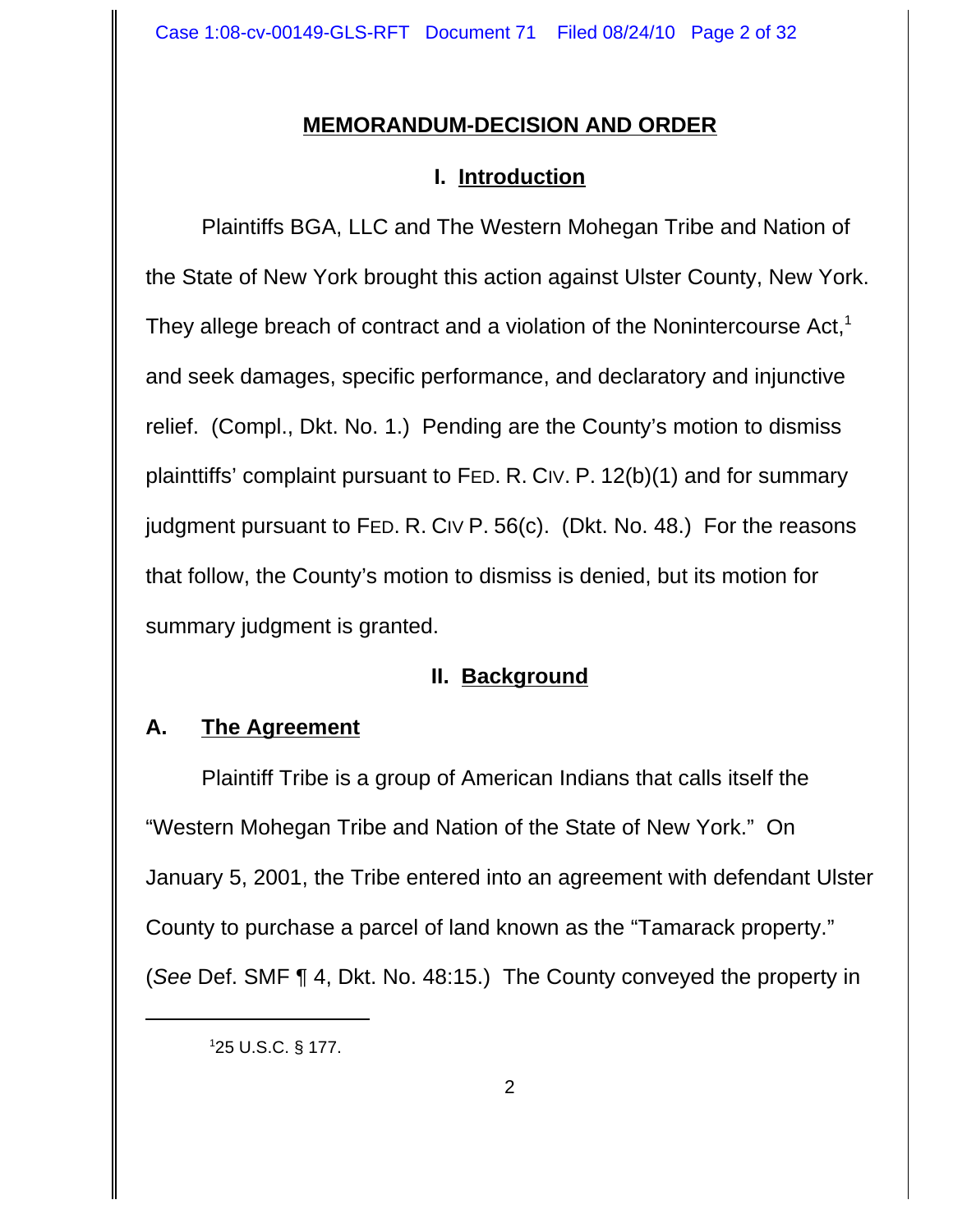consideration for, *inter alia*, the settlement of the Tribe's pending land

claims against the County, as well as the payment of \$900,000 in

satisfaction of past real estate tax liens on the property, which plaintiff

BGA2 advanced on the Tribe's behalf. (*Id.*; *see also* Compl. ¶¶ 60-61, Dkt.

No. 1.) The agreement was authorized by the Ulster County Legislature in

Resolution Number 376 (the Resolution). (*Id.* at ¶ 22.) In relevant part, the

Agreement provides as follows:

....

# A. Agreement of the Parties

1. Agreements of the County. In consideration of the payment of \$900,000 by the Tribe and in full and complete satisfaction and settlement of any and all claims which the Tribe may have against the County or any other property owners as to lands in Ulster County ,... the County ... has:

(a) Adopted a resolution authorizing this Agreement to include the following matters (collectively, the "Resolutions"), in form and substance substantially as follows:

(ii) The County shall agree and accept in full consideration of the payment of any and all taxes, liens and other obligations due and owing as of the date hereof to the County ... in respect of the Subject Property, the aggregate sum of \$900,000, and the payment of current years school

<sup>&</sup>lt;sup>2</sup>"BGA is one of the financers of [the Tribe] for purposes of developing a casino." (Def. SMF ¶ 11, Dkt. No. 48:15.)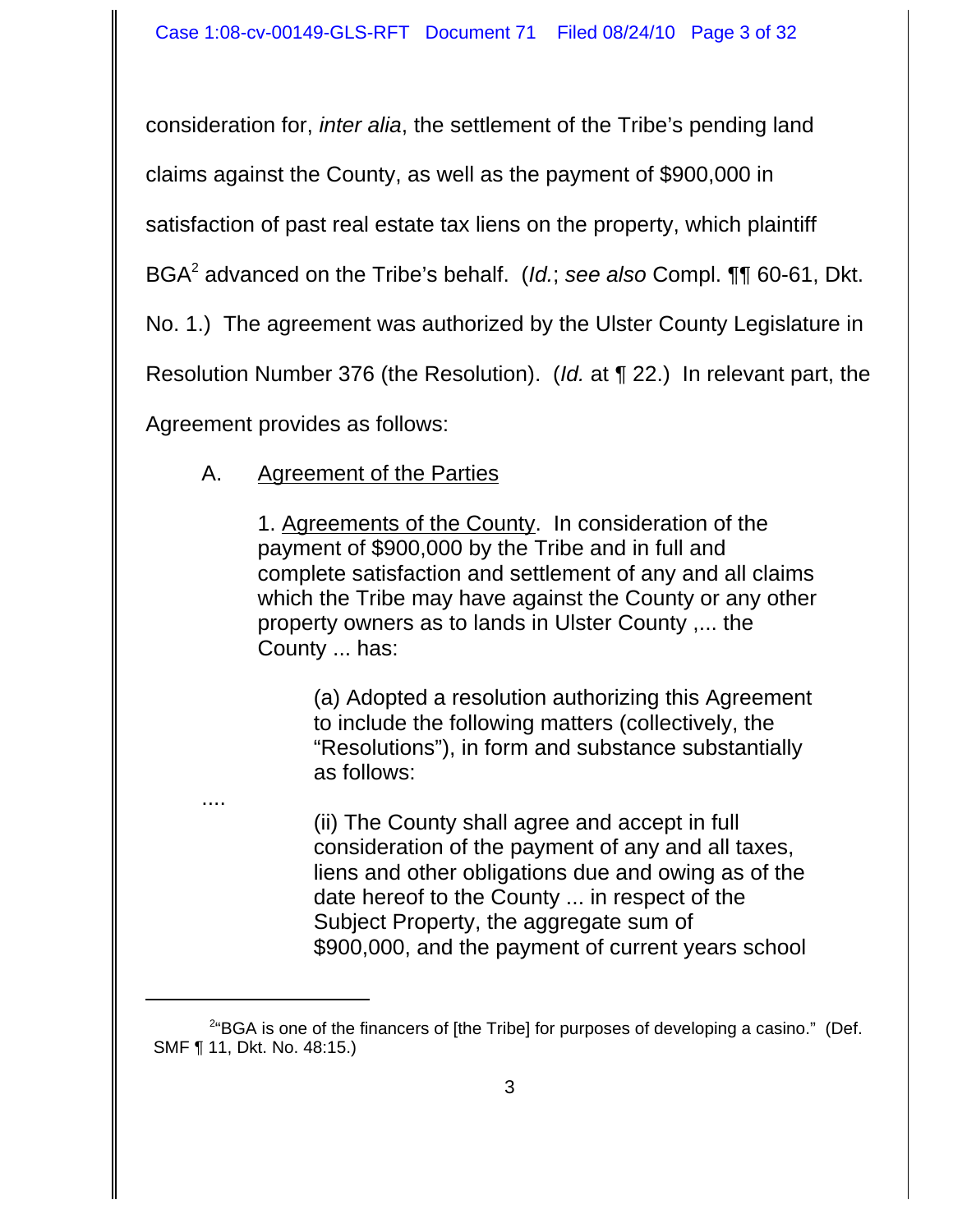and general property taxes[,] ... which the tribe will pay on closing ....

(iii) To the extent it is so authorized, the County agrees and accepts that the uses and purposes of the Real Property as may be placed in Trust as Indian Country shall be solely determined by the traditional government of the Tribe.

(iv) Except for the current year's school and general property taxes, ... which the tribe will pay on closing, the County shall release the Tribe from any and all taxes, liens and other obligations due and owing to the County or any other local County governmental agency in respect of the Real Property and understands that the property may be tax exempt in future tax years in which event the Tribe agrees to make payments in lieu of taxes to the County for any tax year in which the property is tax exempt ....

(Mandell Aff., Ex. B, Agreement and Mutual Release, Dkt. No. 48:2.) The agreement further sets forth the terms governing the making of "PILOT payments," or the "payments in lieu of taxes," referenced in  $\S$  A(1)(a)(iv). Specifically, the agreement provides that "[o]n or before March 1 of every tax year that the property is exempt from payment of property taxes, the Tribe shall deliver to the County Treasurer the [PILOT payment required under the Agreement]," which is to be "the greater of \$25,000 per year or five percent ... of the annual 'net revenues' ... generated by the Tribe from activities in which it may engage on the Real Property, up to a maximum of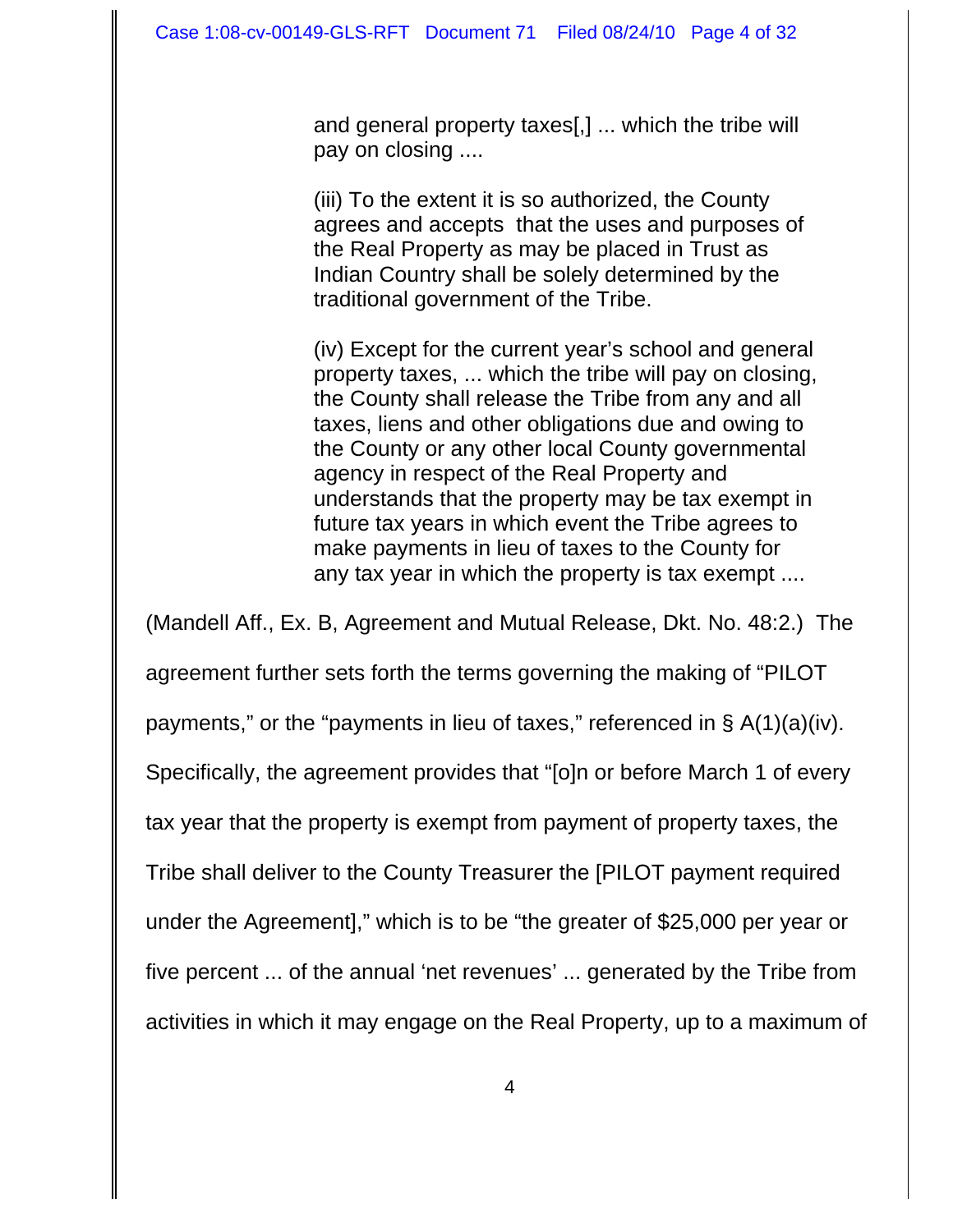\$250,000 per annum." (*Id.* at §§ A(1)(a)(iv)(1),(2).)

### **B. Factual History and Prior Proceedings**

In 2002, the Tribe submitted to the County a \$25,000 PILOT payment in lieu of that year's property taxes. (*See* Compl. ¶ 72, Dkt. No. 1; Answer ¶ 1, Dkt. No. 6.) In a letter dated January 17, 2003, the Ulster County Treasurer's Office, relying on the 2001 agreement, rejected the payment and demanded that the 2002 property tax in the amount of \$58,436.85 be paid. (Mandell Aff., Ex. G, Letter at 1, Dkt. No. 48:3.) According to the County, the agreement did not obligate it to accept a PILOT payment until the property became tax exempt, which it had not. (*See* Def. Mem. of Law at 27, Dkt. No. 48:14; *see also* Def. SMF ¶¶ 27-29, Dkt. No. 48:15.)

In 2004, after the Tribe had refused to pay the regular taxes on the property, the County applied for a tax foreclosure judgment in Ulster County Court. In granting the application, Judge Michael Bruhn found that the property was not immune from taxation and foreclosure, either on the basis of the Tribe's alleged sovereignty or under the 2001 Agreement. (*See* Mandell Aff., Ex. P, Judgment of Foreclosure at 1-3, Dkt. No. 48:10.)

In 2006, BGA and the Tribe commenced an action in this court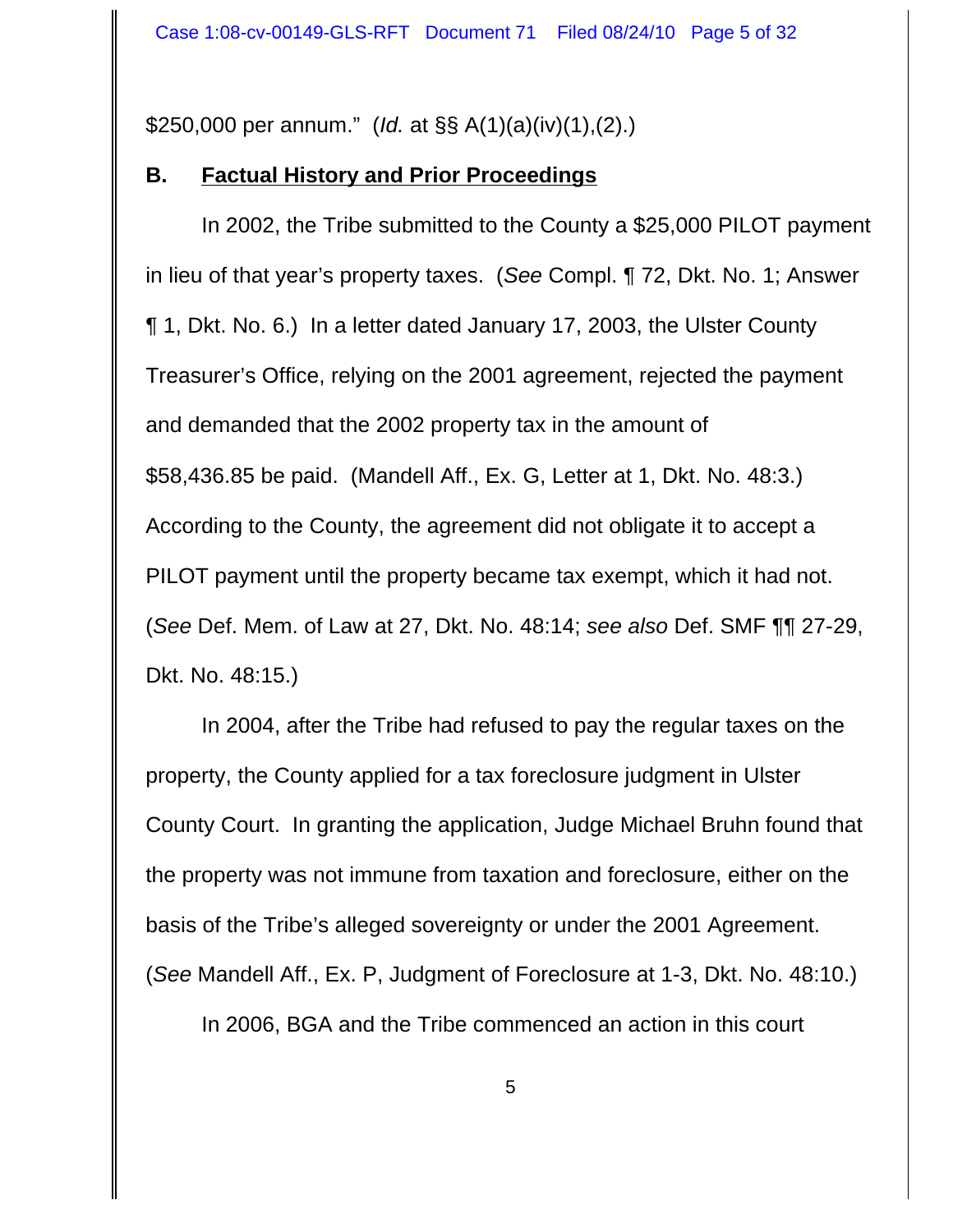against the County, the County Clerk, and the County Treasurer, alleging breach of contract, and seeking federal recognition of the Tribe's sovereignty as an Indian Nation and exemption from future taxation of tribal property in Ulster County. *See BGA, LLC v. Ulster County, N.Y.*, No. 1:06- CV-0095, 2007 WL 2454220 (N.D.N.Y. Aug. 23, 2007). During the pendency of that litigation, however, the parties entered into a settlement agreement which provided that the Ulster County Court foreclosure judgment would be treated as null and void, $^3$  and that plaintiffs would discontinue their claims for monetary damages and pursue only their request for declaratory relief. (*See* Mandell Aff., Ex. C, Settlement Agreement at 2-3, Dkt. No. 48:2.) Plaintiffs amended their complaint accordingly. *BGA, LLC*, 2007 WL 2454220, at \*1 n.5.

Subsequently, on August 23, 2007, this court dismissed plaintiffs' amended complaint for lack of subject matter jurisdiction, holding that no genuine case or controversy existed. *See id.* at \*2. On motion for reconsideration, this court affirmed that decision and further held that, regardless of whether a justiciable controversy existed, it declined to

<sup>&</sup>lt;sup>3</sup>Although the Settlement Agreement provided that defendants would not oppose a motion to vacate the foreclosure judgment, it appears that plaintiffs have not filed such a motion.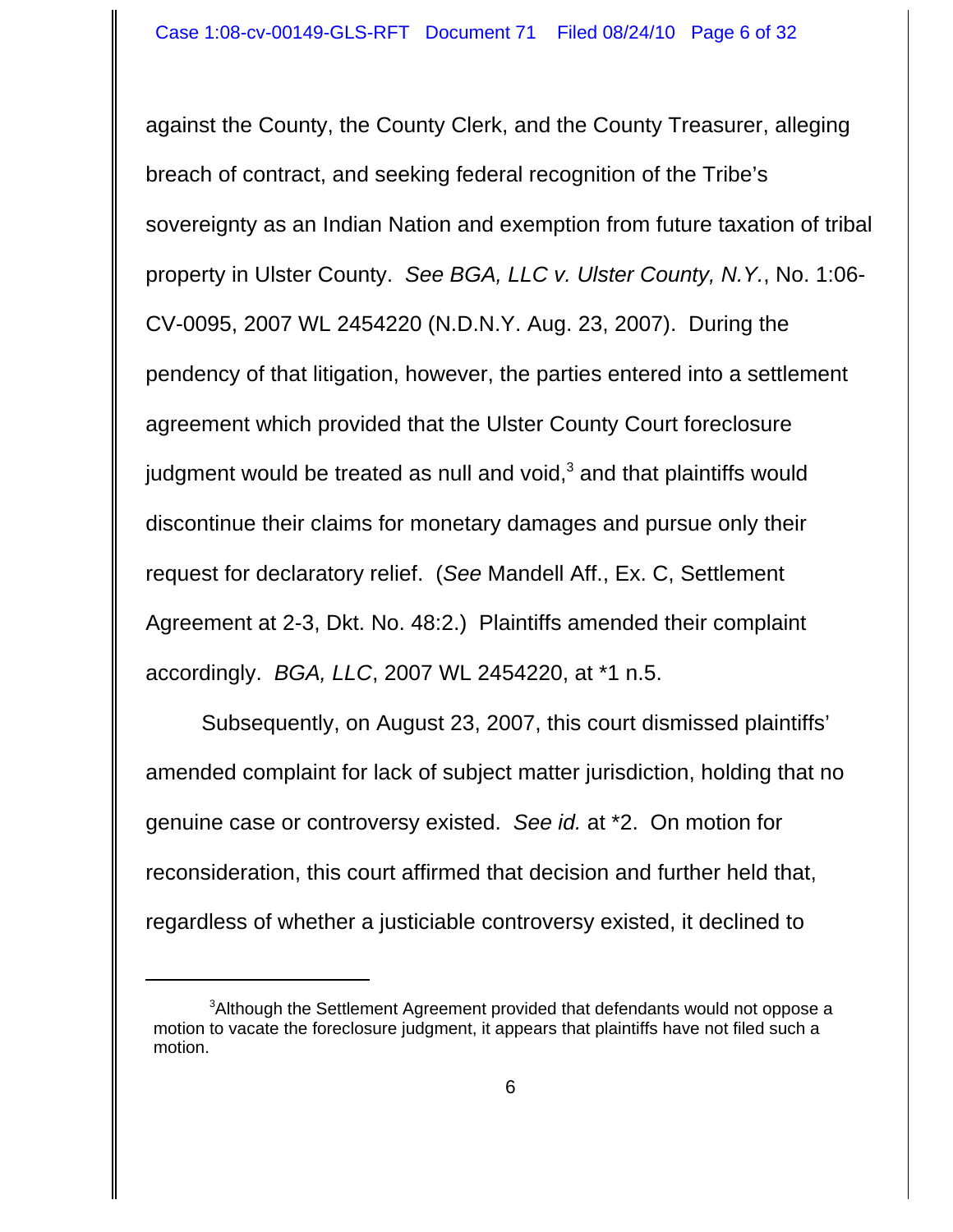exercise jurisdiction over the declaratory judgment action. *BGA, LLC v. Ulster County, N.Y.*, No. 1:06-CV-0095, 2008 WL 84591, at \*1-3 (N.D.N.Y. Jan. 7, 2008). The Second Circuit affirmed the dismissal of plaintiffs' claims. *BGA, LLC v. Ulster County, N.Y.*, 320 Fed. Appx. 92 (2d. Cir. 2009).

#### **C. Current Action**

On February 8, 2008, the Tribe and BGA commenced the present action against the County, alleging breach of the January 5, 2001 Agreement between the Tribe and the County, and a violation of the Nonintercourse Act. (*See* Compl., Dkt. No. 1.) Plaintiffs also seek a declaration that the Tribe is a sovereign Indian Nation and that the Tamarack property is "Indian Country." (*See id.*) Relatedly, in addition to monetary damages, plaintiffs seek specific performance of the 2001 Agreement and an injunction prohibiting the County from seeking to collect taxes or payments other than the PILOT payments set forth in the Agreement. (*See id.*) The County now moves to dismiss plaintiffs' complaint pursuant to FED. R. CIV. P. 12(b)(1) and for summary judgment pursuant to FED. R. CIV P. 56. (*See* Dkt. No. 48.)

#### **III. Standards of Review**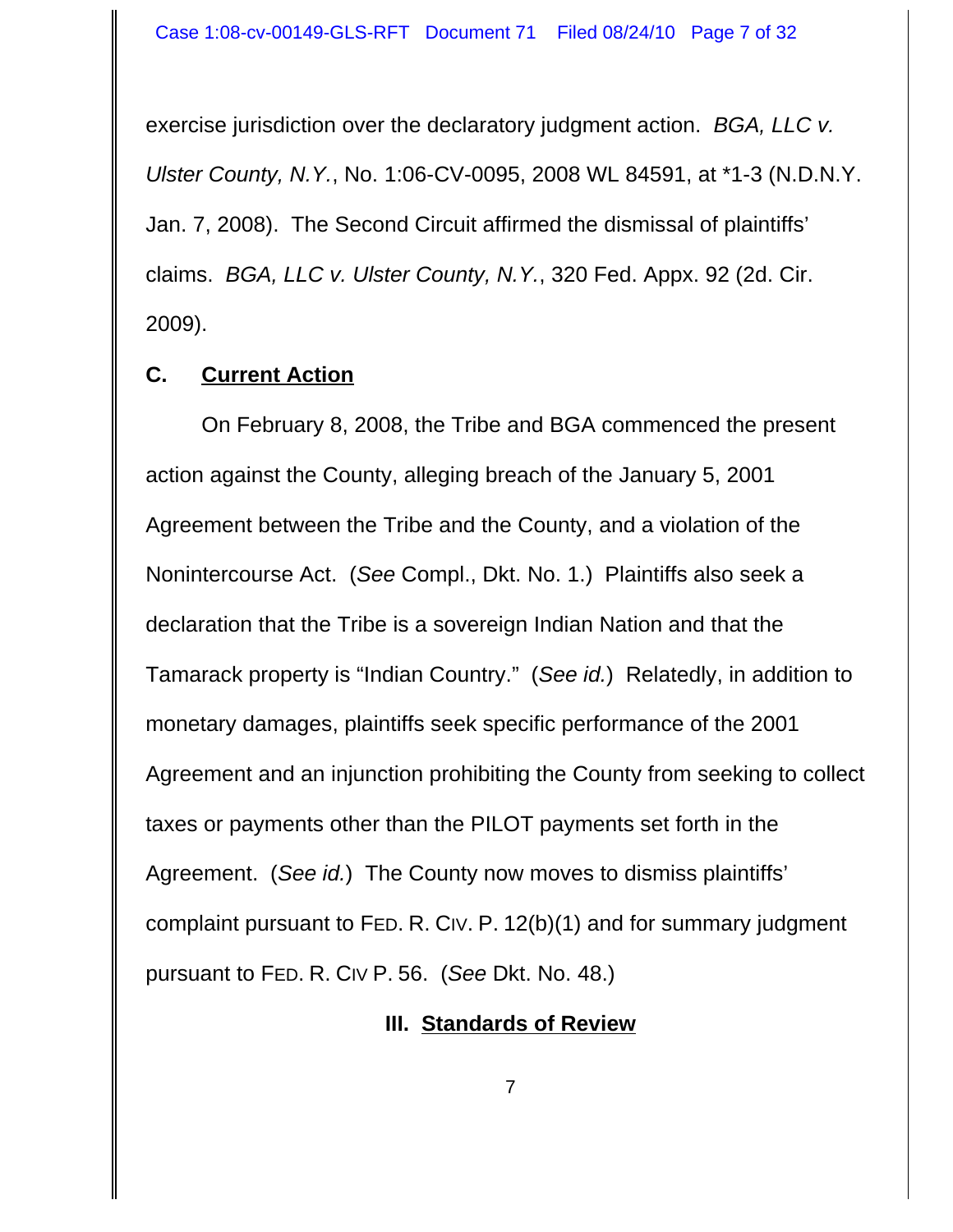The standards for judgment pursuant to Federal Rules of Civil Procedure 12(b)(1) and 56 are well established and will not be repeated here. For a full discussion of the standards, the court refers the parties to its previous opinions in *Bain v. Town of Argyle,* 499 F. Supp. 2d 192, 194- 95 (N.D.N.Y. 2007) (Rule 56); and *Hunt v. United States*, No. 1:07-CV-0112, 2007 WL 2406912, at \*1 (N.D.N.Y. Aug. 21, 2007) (Rule 12(b)(1)).

### **IV. Discussion**

## **A. The** *Rooker-Feldman* **Doctrine & Rule 12(b)(1)**

The County contends that plaintiffs' claims are barred by the *Rooker-Feldman* doctrine in light of the Ulster County Court's foreclosure judgment.<sup>4</sup> Plaintiffs counter that *Rooker-Feldman* is inapplicable to their current claims.

The *Rooker-Feldman* doctrine derives from the principle that "lower federal courts lack jurisdiction to engage in appellate review of state-court determinations." *Pennzoil Co. v. Texaco, Inc.*, 481 U.S. 1, 21 (1987) (Brennan, J., concurring); *see also Kropelnicki v. Siegel*, 290 F.3d 118, 128

<sup>&</sup>lt;sup>4</sup>As noted above, the 2006 Settlement Agreement provided that the parties would treat the Ulster County Court foreclosure judgment as a nullity. However, because neither party directly addresses the effect of this provision on the present litigation in any meaningful way, and because treating the Agreement as non-binding will not alter the court's ultimate resolution of the issues before it, the Agreement will be treated as non-binding for purposes of this motion.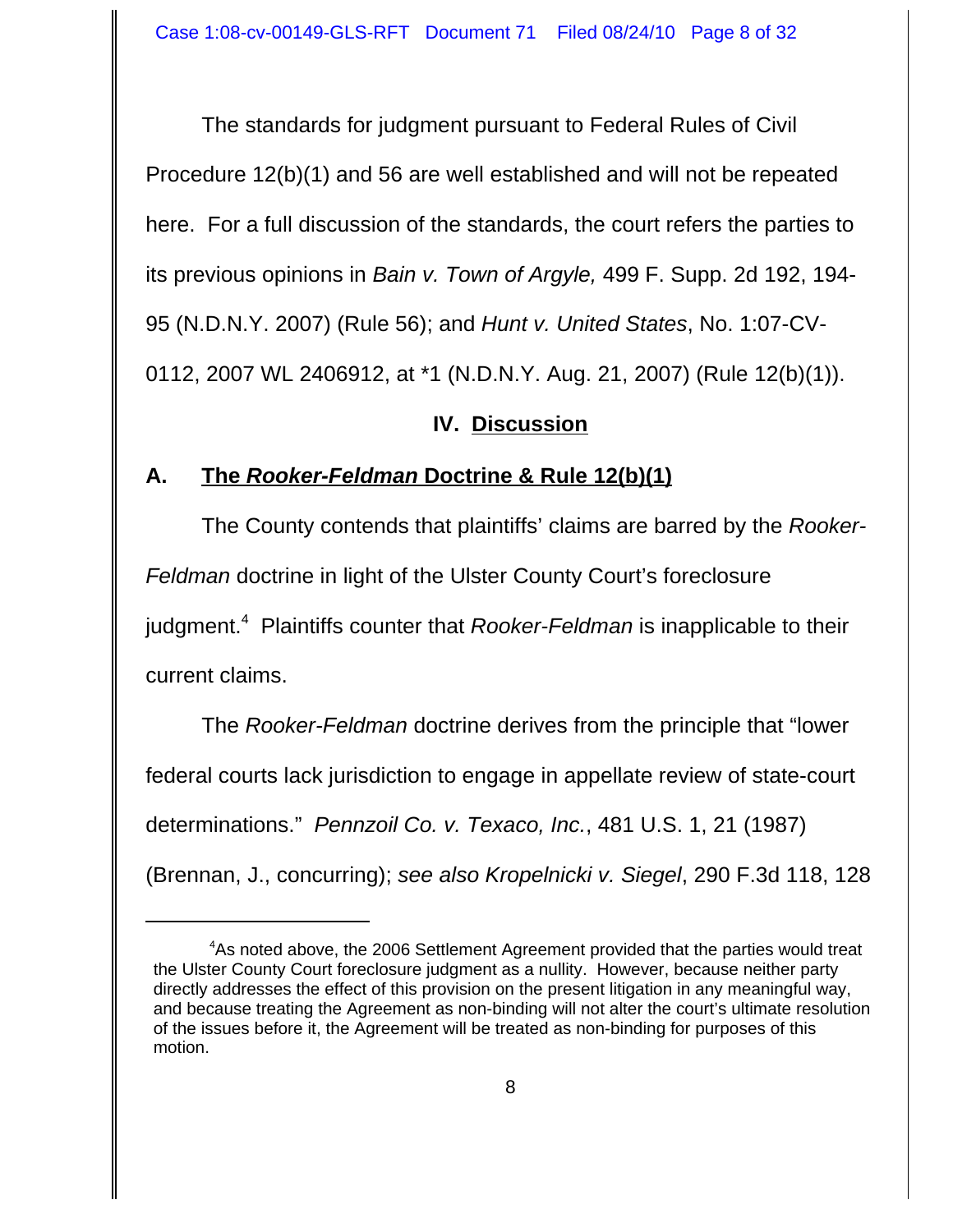(2d Cir. 2002) (noting that the *Rooker-Feldman* doctrine "seeks to prevent state and federal courts from fighting each other for control of a particular case" (citation and internal quotation marks omitted)). In essence, the doctrine bars "cases brought by state-court losers complaining of injuries caused by state-court judgments ... and inviting district court review and rejection of those judgments." *Exxon Mobil Corp. v. Saudi Basic Indus. Corp*., 544 U.S. 280, 284 (2005).

In this Circuit, the *Rooker-Feldman* doctrine bars a plaintiff's claims if four conditions are satisfied. First, the plaintiff in the federal action must have lost in state court. Second, the plaintiff must complain of injuries caused by the state-court judgment. Third, the plaintiff must invite district court review and rejection of that judgment. And Fourth, the plaintiff must have commenced the district court proceedings after the state-court judgment was rendered. *See Hoblock v. Albany County Bd. of Elections*, 422 F.3d 77, 85 (2d Cir. 2005). The first and fourth of these requirements have been termed "procedural," and the second and third "substantive." *Id.* 

Here, it is clear that the procedural requirements are met: the foreclosure judgment rendered by the Ulster County Court was adverse to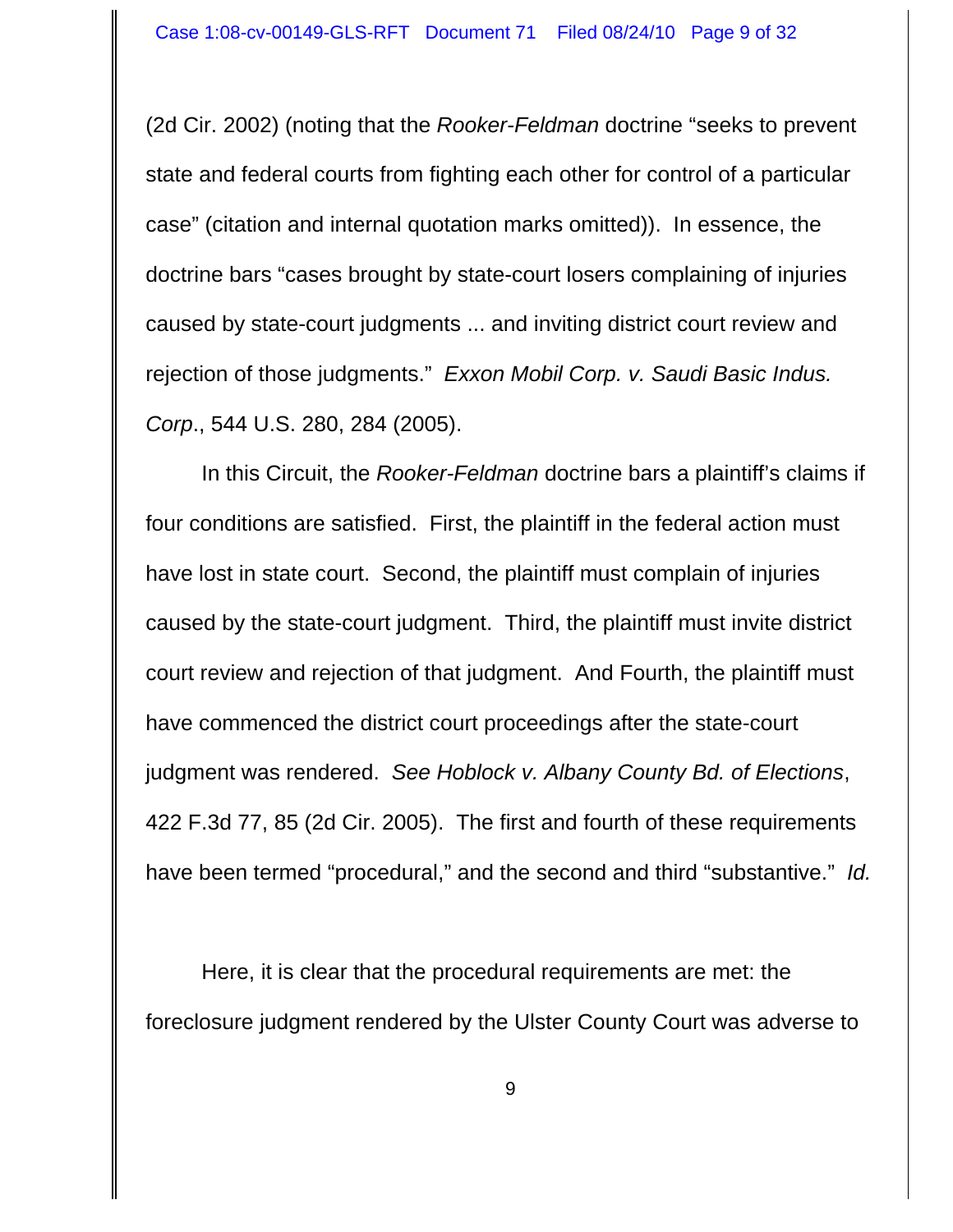the Tribe and was rendered before the commencement of the current action. The parties do dispute, however, whether the substantive requirements of the doctrine have been satisfied.

As noted above, the first substantive requirement is that the plaintiff must complain of injuries caused by the state-court judgment. As to plaintiffs' breach of contract claim, this first requirement is not met. In the foreclosure action, the Ulster County Court held that the 2001 Agreement between the Tribe and the County did not render the Tamarack property immune from taxation or foreclosure. In this action, plaintiffs allege that the County breached the 2001 Agreement by refusing to recognize the Tribe's tax exempt status, refusing to accept PILOT payments, and by commencing and prosecuting the foreclosure action to judgment.<sup>5</sup> (*See* Compl. ¶¶ 170-75, Dkt. No. 1.) It is clear, therefore, that plaintiffs' breach of contract claim implicates issues largely identical to those raised in the foreclosure action. Similarity of claims, however, is alone insufficient to

<sup>&</sup>lt;sup>5</sup>In full, the complaint alleges that the County breached the Agreement by: (1) "contravening the subject matter of the Resolution and by taking other actions that affect the Property's 'trust status' and/or 'Indian Country Status"; (2) "refusing to recognize the Tribe's tax exempt status and sovereign immunity and the Tribe's right under the 2001 Agreement and Resolution to pay Pilot Payments, in lieu of taxes"; (3) "rejecting the Tribe's Pilot Payments which were timely tendered in accordance with the 2001 Agreement and the Resolution"; (4) "commencing and prosecuting the Foreclosure Action to judgment"; and (5) "enforcing a lien for taxes in excess of the Pilot Payments due [under the 2001 Agreement]." (Compl. ¶¶ 170- 75, Dkt. No. 1.)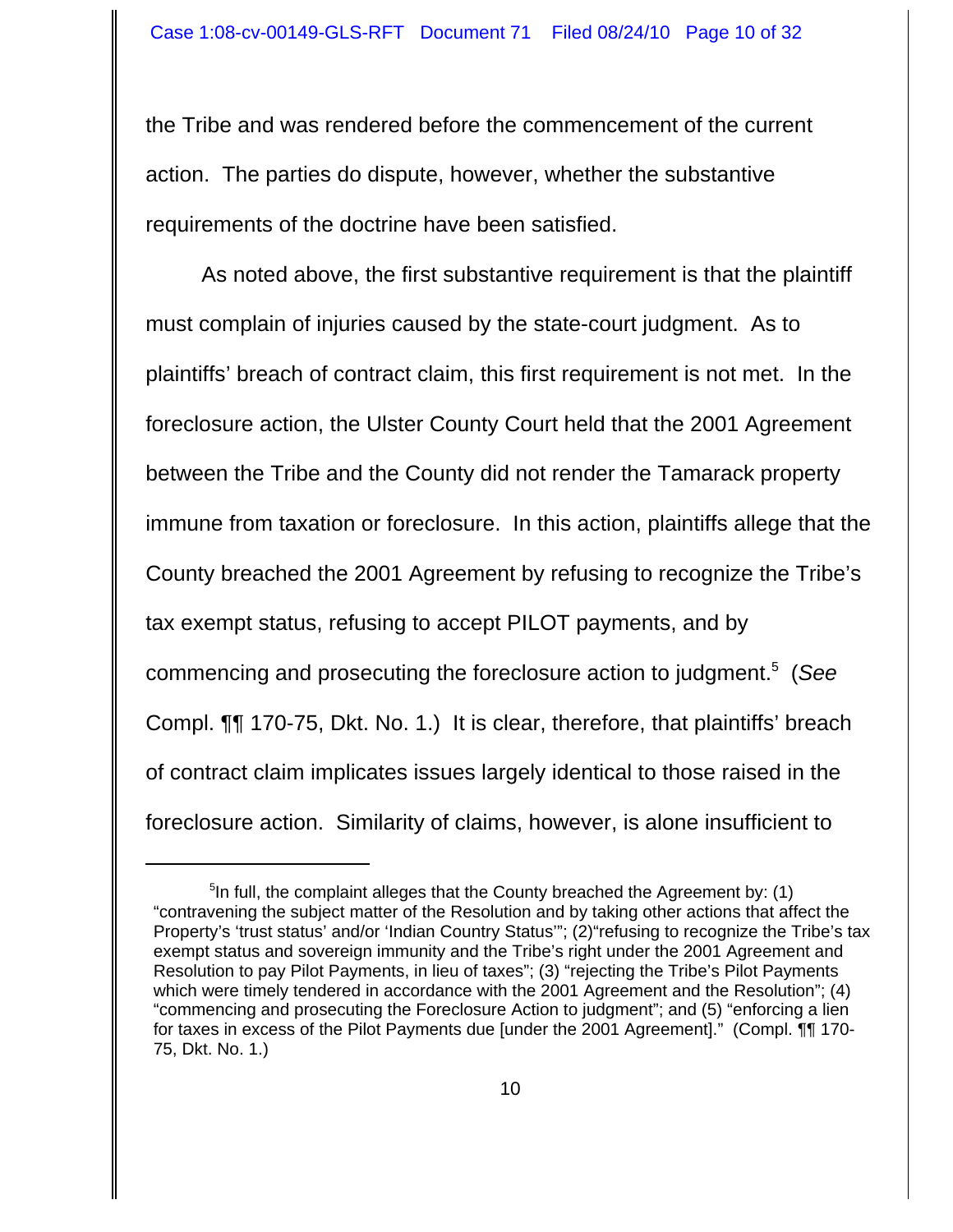satisfy the "caused by" requirement; instead, the state-court judgment must be the source of the injuries complained of in federal court.<sup>6</sup> See Hoblock, 422 F.3d at 87-88; *McKithen v. Brown*, 481 F.3d 89, 98 (2d Cir. 2007). In this case, despite the similarity of issues at play, plaintiffs' breach of contract claim appears to seek redress for injuries independent of the harm caused by the foreclosure judgment. Plaintiffs contend, for example, that they sustained damages as a result of being required to pay taxes as opposed to the lesser PILOT payments, and that they had to incur costs in defending the foreclosure action. These injuries stem from the alleged breach of the contract, not from the foreclosure judgment. Accordingly, plaintiffs' breach of contract claim is not barred by the *Rooker-Feldman* doctrine.

<sup>&</sup>lt;sup>6</sup>In explaining this principle, the Second Circuit has offered the following example: "Suppose a state court, based purely on state law, terminates a father's parental rights and orders the state to take custody of his son. If the father sues in federal court for the return of his son on grounds that the state judgment violates his federal substantive due-process rights as a parent, he is complaining of an injury caused by the state judgment and seeking its reversal. This he may not do, regardless of whether he raised any constitutional claims in state court, because only the Supreme Court may hear appeals from state-court judgments." *Hoblock*, 422 F.3d at 87. On the other hand, the Circuit continued, "[s]uppose a plaintiff sues his employer in state court for violating both state anti-discrimination law and Title VII and loses. If the plaintiff then brings the same suit in federal court, he will be seeking a decision from the federal court that denies the state court's conclusion that the employer is not liable, but he will not be alleging injury from the state judgment. Instead, he will be alleging injury based on the employer's discrimination. The fact that the state court chose not to remedy the injury does not transform the subsequent federal suit on the same matter into an appeal, forbidden by *Rooker-Feldman*, of the state-court judgment." *Id.* at 88.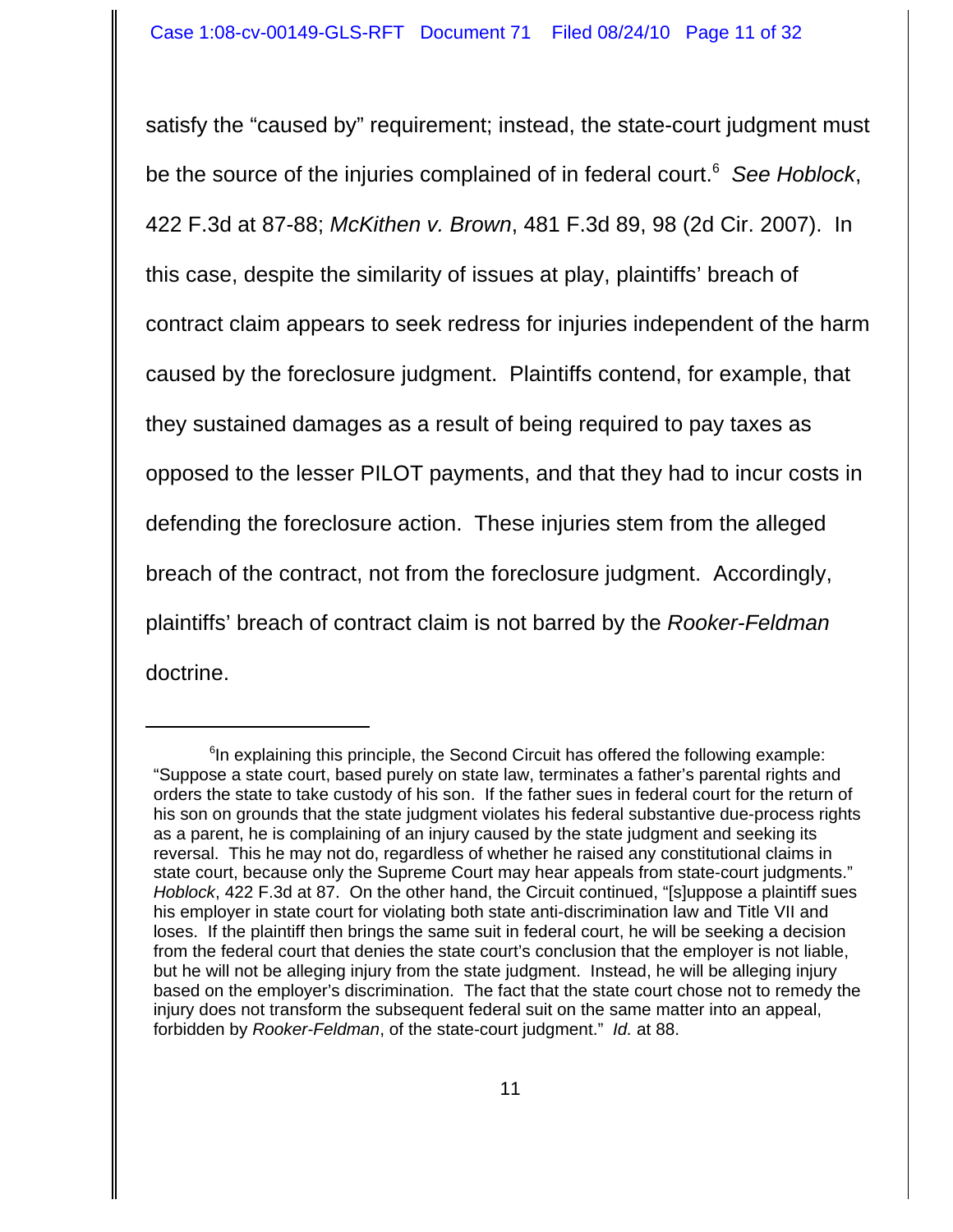The same is true of plaintiffs' claim for declaratory relief. As summarized above, plaintiffs seek a declaration that the Tribe is a sovereign Indian Nation and that the Tamarack property is "Indian Country" and is therefore tax exempt. (*See* Compl. ¶ 160, Dkt. No. 1.) While this request clearly implicates issues addressed in the foreclosure judgment, it does not appear to seek relief from an injury caused by that judgment. Significantly, the complaint and the parties' submissions set forth facts indicating that a dispute over these issues arose prior to the commencement of the foreclosure proceedings, *see McLamb v. County of* Suffolk, 280 Fed. Appx. 107, 108 (2d Cir. 2008),<sup>7</sup> and plaintiffs do not allege that the injuries arising from this dispute were caused by the foreclosure judgment. Rather, the injuries alleged here—which include the payment of taxes and a limitation on the use of the Tribe's land—stem from the County's allegedly improper failure to acknowledge the Tribe's sovereignty and the Tamarack property's status as "Indian Country," a source independent of the Ulster County Court's judgment. Accordingly, as

<sup>&</sup>lt;sup>7</sup>In *McLamb*, the Second Circuit explained that a party does not complain of an injury "caused by" a state-court judgment when the injury complained of "existed prior in time to the state-court proceedings" because that injury "could not have been caused by those proceedings." 280 Fed. Appx. at 108 (2d Cir. 2008) (citation, emphasis, and internal quotation marks omitted)).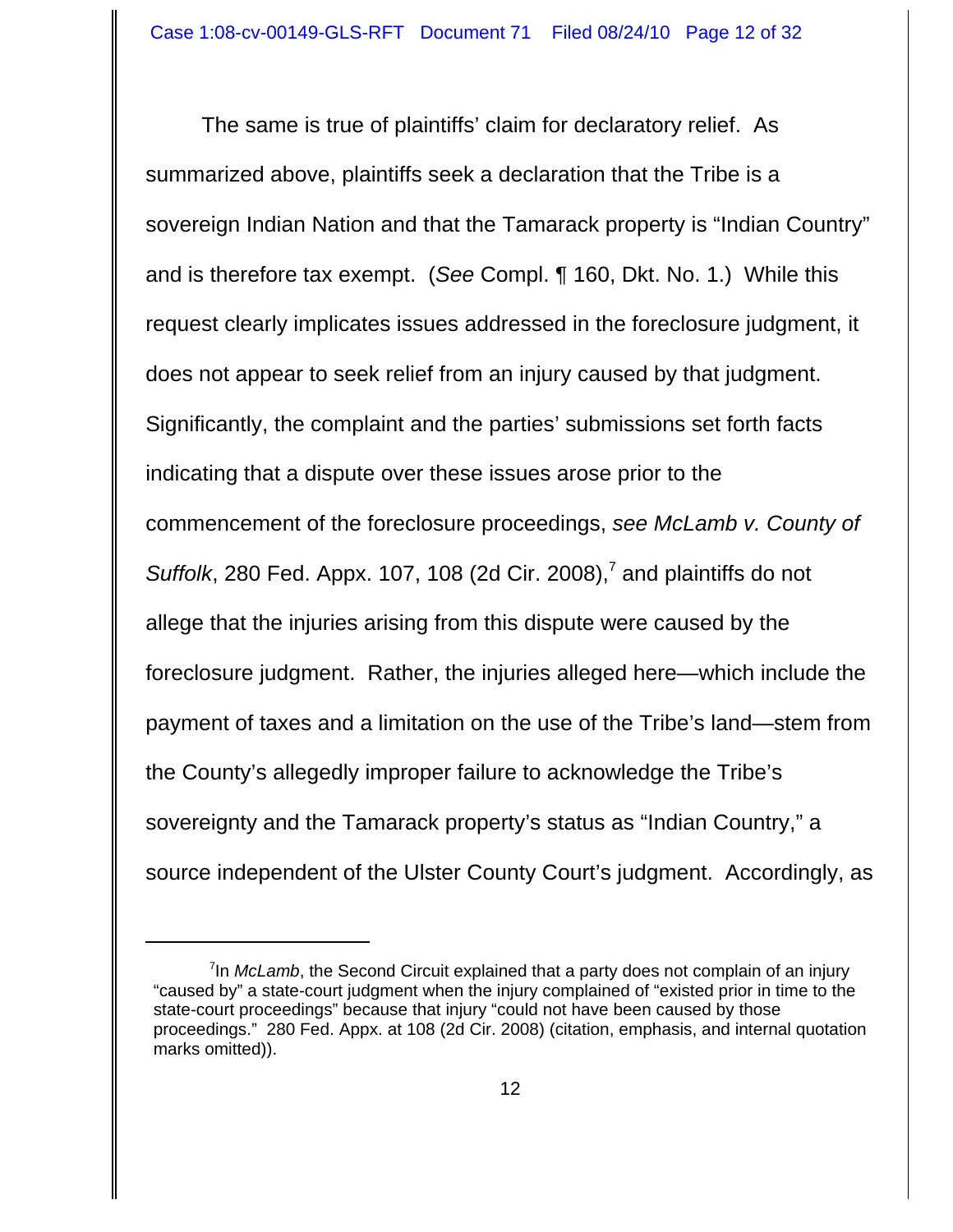with their breach of contract claim, plaintiffs' request for declaratory relief is not barred by the *Rooker-Feldman* doctrine.

*Rooker-Feldman* is also inapplicable to the Tribe's Nonintercourse Act claim. The County cites no authority for its conclusion that the foreclosure judgment operates under *Rooker-Feldman* to bar plaintiffs' claim for violations of the Nonintercourse Act, (*see* Def. Mem. of Law at 35, Dkt. No. 48:14), and the court is unable to find even a single case in which the *Rooker-Feldman* doctrine was applied to bar such a claim. The court is aware, however, of at least one case in which a federal court has adjudicated a Nonintercourse Act claim based on foreclosure. *See Oneida Indian Nation of N.Y. v. Madison County*, 401 F. Supp. 2d 219 (N.D.N.Y. 2005). Therefore, absent authority indicating otherwise, the court rejects the County's *Rooker-Feldman* argument as to the Tribe's Nonintercourse Act claim.

Accordingly, the County's Rule 12(b)(1) motion to dismiss for lack of subject matter jurisdiction is denied.

## **B. Summary Judgment**

Although not barred by the *Rooker-Feldman* doctrine, the court finds that the County is nonetheless entitled to summary judgment on each of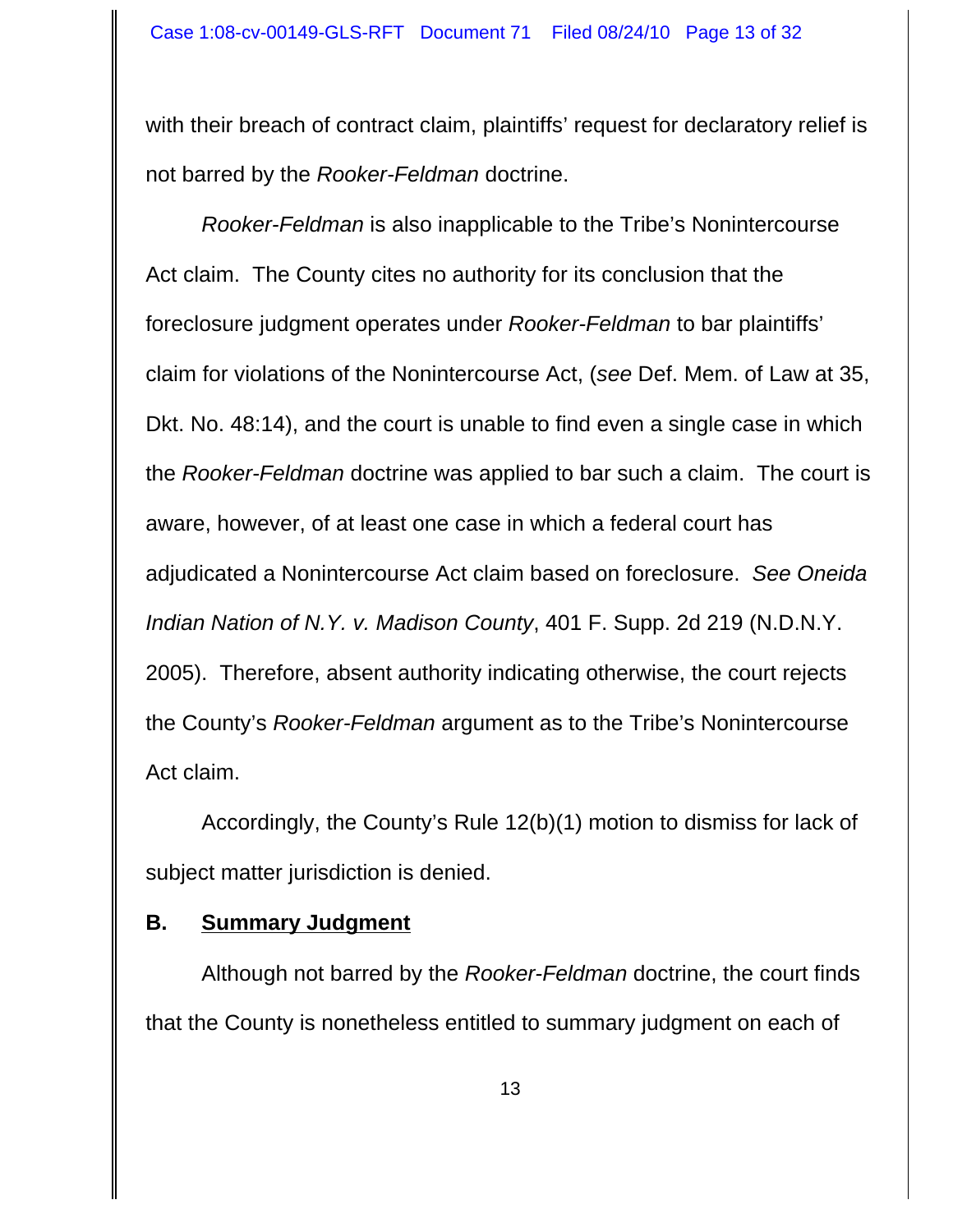plaintiffs' claims.

# **1.** Breach of Contract<sup>8</sup>

Under New York law, "a written agreement that is complete, clear and unambiguous on its face must be enforced according to the plain meaning of its terms." *Greenfield v. Philles Records*, 98 N.Y.2d 562, 569 (N.Y. 2002) (citations omitted); *Slamow v. Delcol*, 79 N.Y.2d 1016, 1016 (N.Y. 1992) ("The best evidence of what parties to a written agreement intend is what they say in their writing."). Thus, a "motion for summary judgment may be granted in a contract dispute ... when the contractual language on which the moving party's case rests is found to be wholly unambiguous and to convey a definite meaning." *Topps Co. v. Cadbury Stani S.A.I.C.*, 526 F.3d 63, 68 (2d Cir. 2008) (citation omitted). However, "[w]here contractual language is ambiguous and subject to varying reasonable interpretations, intent becomes an issue of fact and summary judgment is inappropriate." *Thompson v. Gjivoje*, 896 F.2d 716, 721 (2d Cir. 1990) (citation omitted).

As a threshold matter, whether a contract term is ambiguous presents

<sup>&</sup>lt;sup>8</sup>Neither party disputes that New York law governs plaintiffs' breach of contract claim. Accordingly, the court will apply New York State substantive law and federal procedural law. *See Gasperini v. Ctr. for Humanities*, 518 U.S. 415, 427 (1996); *see also Hanna v. Plumer*, 380 U.S. 460, 473-74 (1965); *Erie R.R. Co. v. Tompkins*, 304 U.S. 64 (1938); *McCarthy v. Olin Corp.*, 119 F.3d 148, 153 (2d Cir. 1997).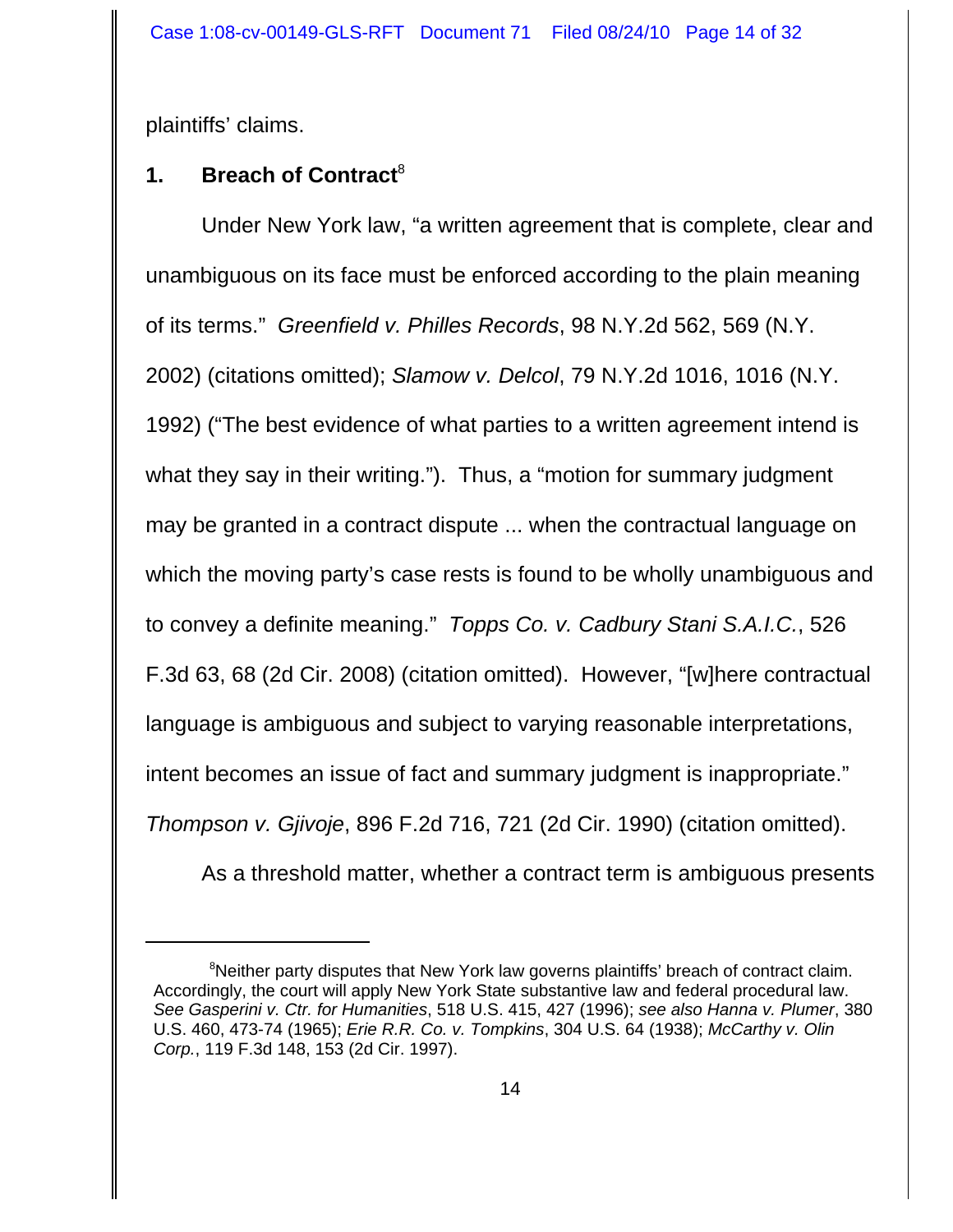a question of law for the court. *See Walk-In Med. Ctrs., Inc. v. Breuer Capital Corp.*, 818 F.2d 260, 263 (2d Cir. 1987); *see also Bethlehem Steel Co. v. Turner Constr. Co.*, 2 N.Y.2d 456, 460 (N.Y. 1957) ("[W]hen a contract is clear in and of itself, circumstances extrinsic to the document may not be considered and that where the intention of the parties may be gathered from the four corners of the instrument, interpretation of the contract is a question of law ...." (citations omitted)). A word or phrase is ambiguous if it is susceptible to multiple meanings "when viewed objectively by a reasonably intelligent person who has examined the context of the entire integrated agreement and who is cognizant of the customs, practices, usages and terminology as generally understood in the particular trade or business." *Eskimo Pie Corp. v. Whitelawn Dairies, Inc.*, 284 F. Supp. 987, 994 (S.D.N.Y. 1968) (citing, *inter alia*, *Fox Film Corp. v. Springer*, 273 N.Y. 434 (N.Y. 1937)).

"Ambiguity with respect to the meaning of contract terms can arise either from the language itself or from inferences that can be drawn from this language." *Alexander & Alexander Servs., Inc. v. These Certain Underwriters at Lloyd's London*, 136 F.3d 82, 86 (2d Cir. 1998). Accordingly, if the court finds the language at issue unambiguous, then it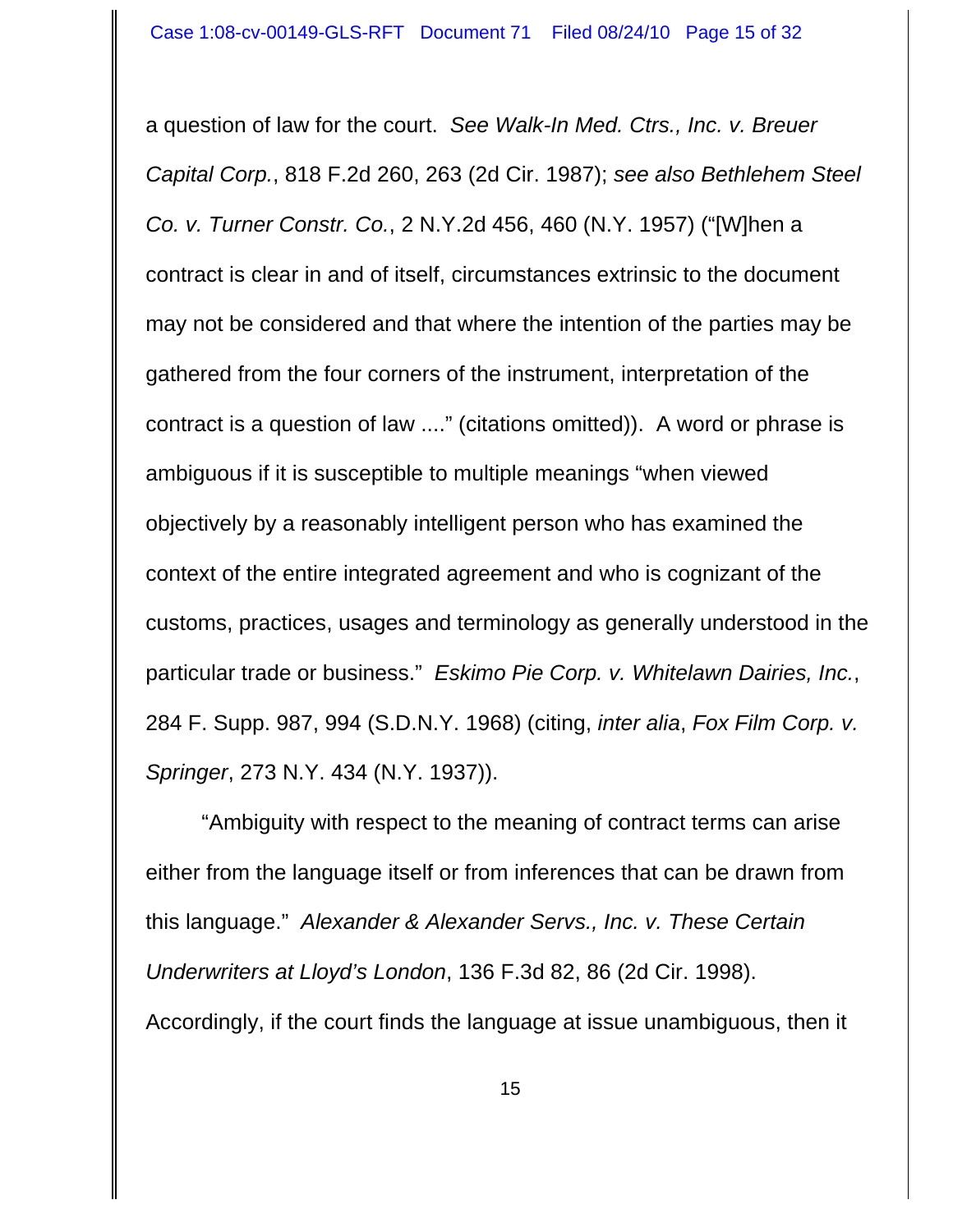"may construe the contract as a matter of law and grant summary judgment." *Cable Sci. Corp. v. Rochdale Vill., Inc.*, 920 F.2d 147, 151 (2d Cir. 1990) (citation omitted). However, "summary judgment is perforce improper unless the terms of the agreement are wholly unambiguous and no material facts are in dispute." *Leberman v. John Blair & Co.*, 880 F.2d 1555, 1559 (2d Cir. 1989) (internal quotation marks and citation omitted).

Here, plaintiffs allege that the County breached the 2001 Agreement when it refused to accept PILOT payments, demanded the payment of property taxes, and commenced tax foreclosure proceedings. (*See* Compl. ¶¶ 170-75, Dkt. No. 1.) In seeking summary judgment, the County argues that it was not automatically obligated under the Agreement to accept PILOT payments, but instead that its obligation to accept the payments was conditional on the Tamarack property becoming tax exempt. In support of this argument, the County relies primarily on the language contained in § A(1)(a)(iv) of the Agreement, which states:

[T]he County ... understands that the [Tamarack] property *may be tax exempt* in future tax years *in which event* the Tribe agrees to make payments in lieu of taxes to the County for any tax year in which the property is tax exempt ....

(Mandell Aff., Ex. B, Agreement and Mutual Release at § A(1)(a)(iv), Dkt.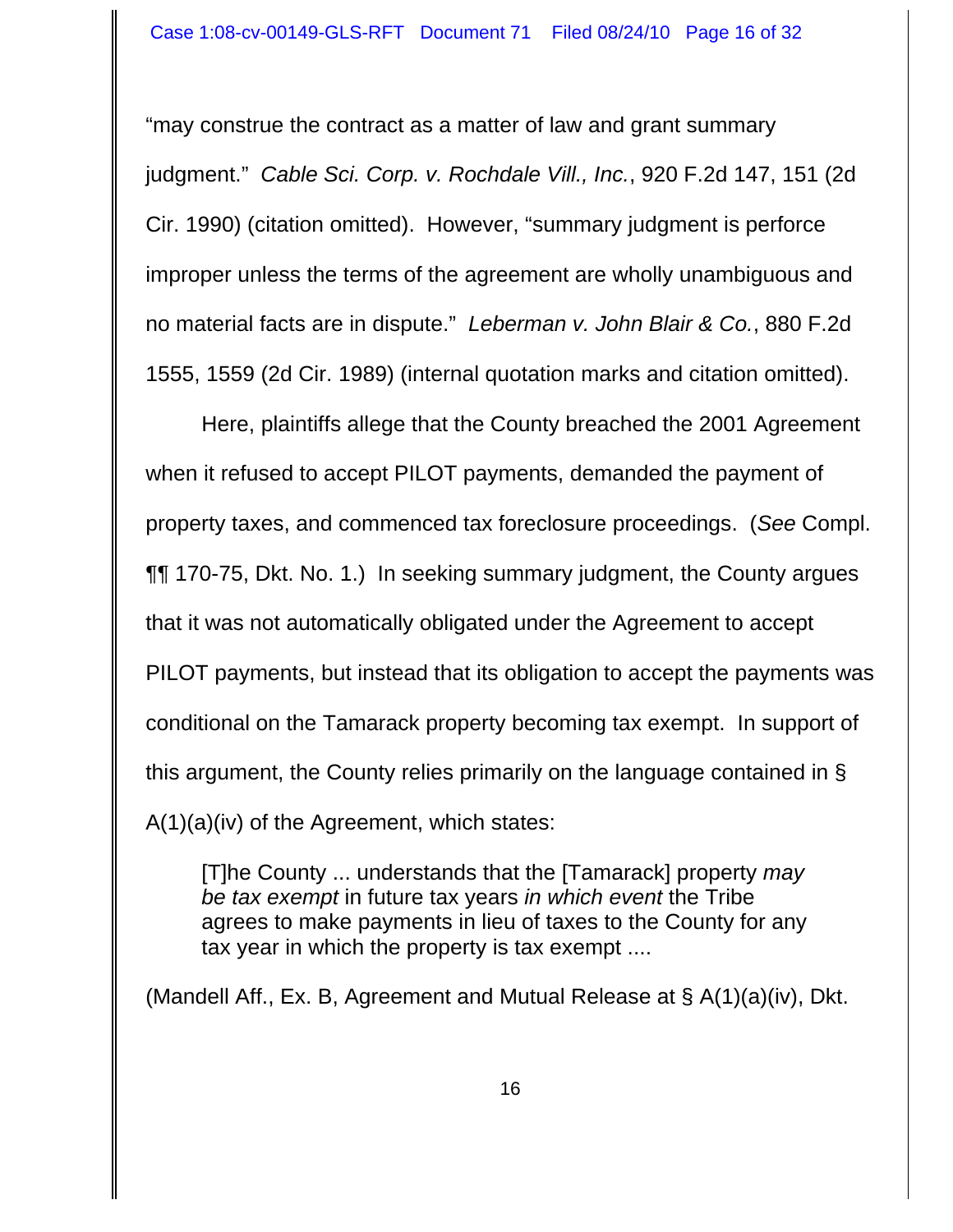No. 48:2 (emphasis added).)

Plaintiffs dispute the County's interpretation, but fail to offer any alternative reading of the Agreement. Plaintiffs instead attempt to avoid summary judgment by arguing that the County's reading of § A(1)(a)(iv) is inconsistent with other language in the Agreement and in the Resolution, thereby rendering the Agreement ambiguous.

### **a. Construction**

Having reviewed § A(1)(a)(iv) in the context of the entire Agreement, the court agrees with the County's interpretation. Initially, the court discerns no ambiguity from the language relied on by the County. Affording it its plain and ordinary meaning, it is clear that the obligation to accept PILOT payments in lieu of taxes was—as indicated by the phrase "in which event"—conditioned on the property becoming tax exempt. The Agreement's statements that the "property *may be* tax exempt in future years," (*id.* (emphasis added))*,* and that PILOT payments were to be made "[o]n or before March 1 of *every tax year that the property is exempt from payment of property taxes*,"(*id.* at § A(1)(a)(iv)(2) (emphasis added)), are also consistent with that interpretation.

Plaintiffs' argument that other language in the Agreement and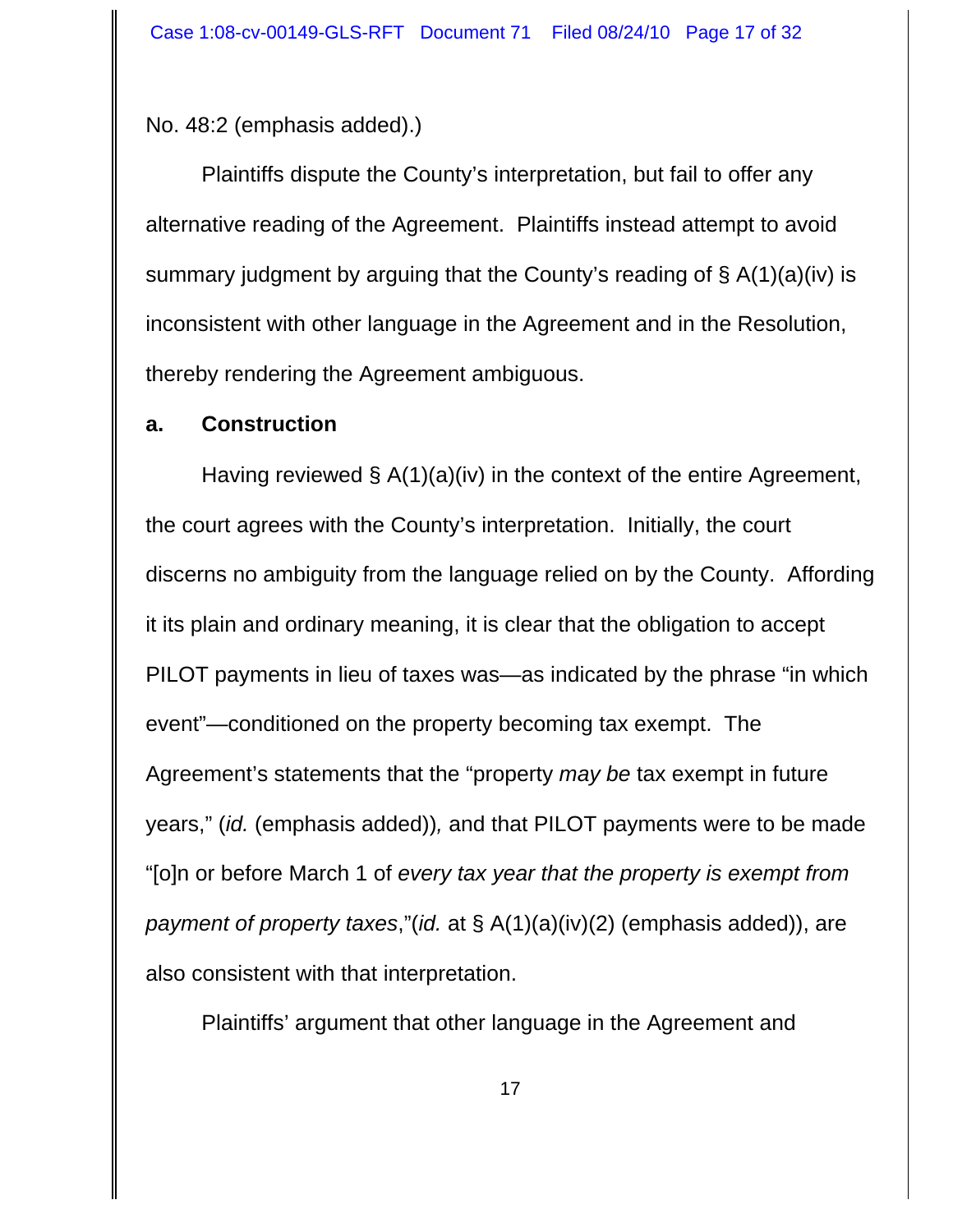Resolution undermines this interpretation is not persuasive. As an initial matter, the Resolution is not part of the Agreement and is therefore not binding with respect to the County's obligation to accept PILOT payments. Rather, the Resolution merely authorized the County to enter into the Agreement and did not limit that authorization to the precise recitals it

contained.<sup>9</sup> Moreover, to the extent that the Resolution could be viewed as

inconsistent with § A(1)(a)(iv) of the Agreement, it is of no moment.

Specifically, as the County correctly points out, the merger clause

contained in section E of the Agreement prohibits plaintiffs from relying on

the Resolution to demonstrate ambiguity and defeat summary judgment.

Section E(1) reads:

This Agreement, together with the Exhibits and Schedules hereto, contain the entire understanding of the parties with respect to the subject matter hereof and supersede all prior agreements and understandings, oral or written, with respect to such matters.

<sup>9</sup>In relevant part, the Resolution states:

(Mandell Aff., Ex. F, Resolution No. 376 at 2, Dkt. No. 48:3 (emphasis added).)

<sup>[</sup>T]he Chairman is *authorized to enter into an appropriate agreement for such conveyance* as filed with the Clerk of the Legislature *or as modified with the approval of the County or as modified with the approval of the County Attorney* and to execute any and all other further deeds or documents as may be required to effectuate said transfer ....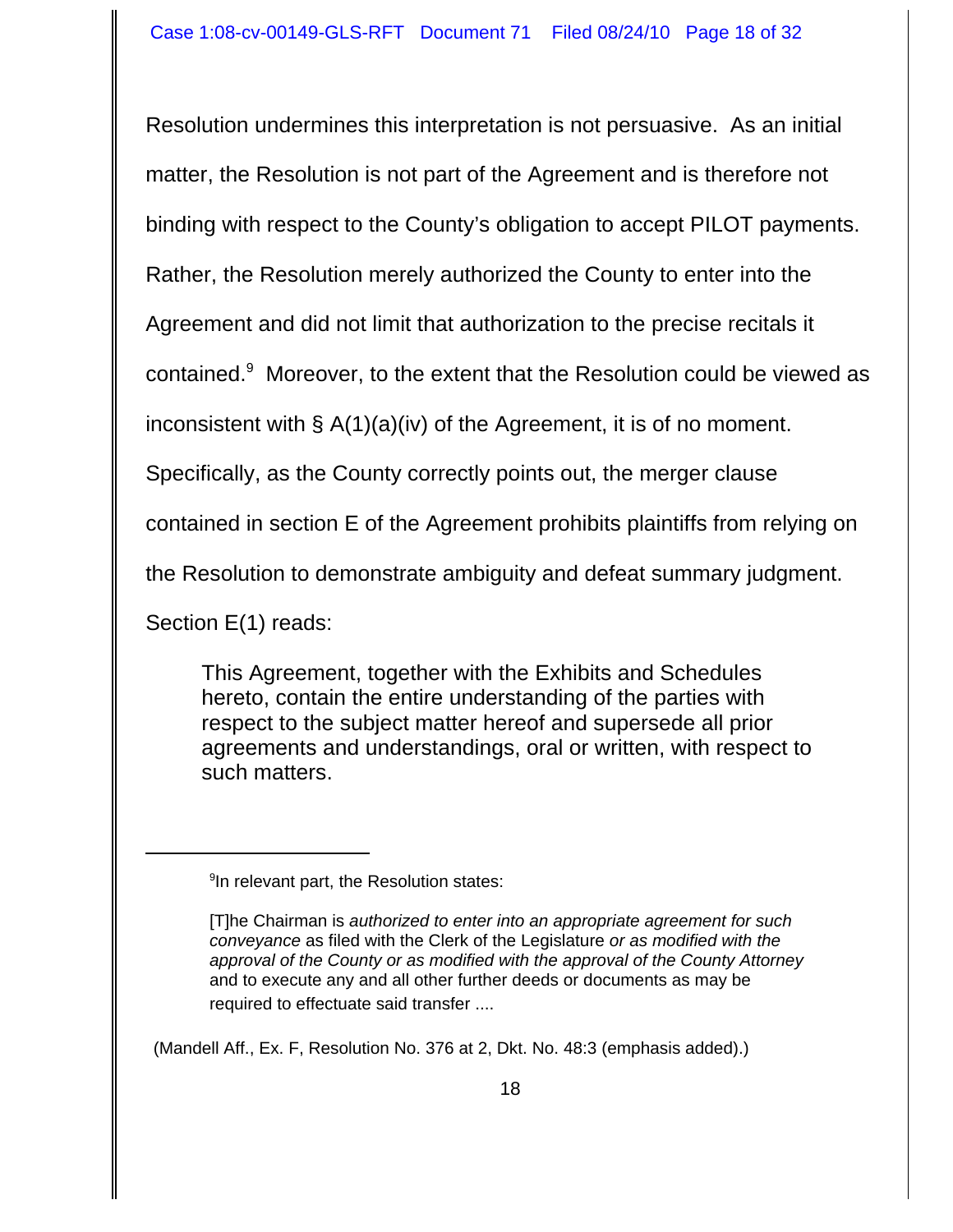(Mandell Aff., Ex. B, Agreement and Mutual Release at § E(1), Dkt. No. 48:2.) This clause, like all merger clauses, operates "to require the full application of the parol evidence rule in order to bar the introduction of extrinsic evidence to alter, vary or contradict the terms of the writing." *Jarecki v. Shung Moo Louie*, 95 N.Y.2d 665, 669 (N.Y. 2001); *see also Holloway v. King*, 161 Fed. Appx. 122, 124 (2d Cir. 2005) (unpublished). Indeed, "absent an allegation of fraud ... the presence of an integration or merger clause triggers the parol evidence rule," *Holloway*, 161 Fed. Appx. at 125, and extrinsic evidence of a prior writing cannot be used to attack the clarity or meaning of the agreement, *see R/S Assocs. v. N.Y. Job Dev. Auth.*, 98 N.Y.2d 29, 33 (N.Y. 2002) ("Extrinsic and parol evidence is not admissible to create an ambiguity in a written agreement which is complete and clear and unambiguous upon its face." (citations and internal quotation marks omitted)). In this case, plaintiffs have not alleged fraud on the part of the County, nor does the record support such an allegation. Accordingly, in light of the Agreement's merger clause, the court is unable to consider the Resolution and therefore rejects plaintiffs' argument in that regard.

Plaintiffs' reliance on other portions of the Agreement to demonstrate ambiguity is also unavailing. The two provisions relied upon by plaintiffs in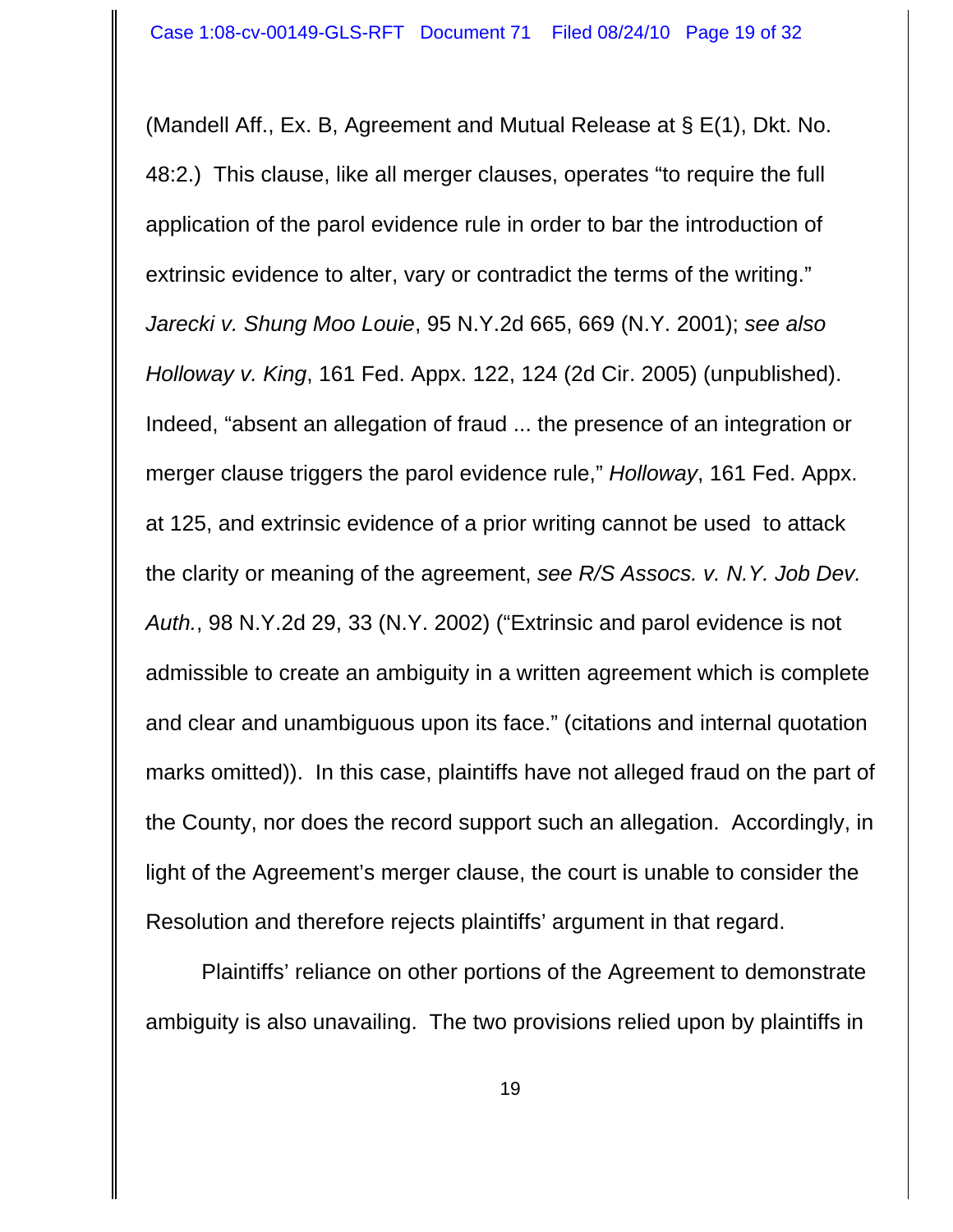this regard are §§ A(1)(b) and A(2)(c). Section A(1)(b) provides:

The County shall not adopt any resolutions or take any other action to contravene the subject matter of the resolutions[, §§ A(1)(a)(i)-(iv),] or affect the Real Property's trust status and/or "Indian Country" status.

And section A(2)(c) states, in relevant part:

 The Tribe hereby waives its right to sovereign immunity only to the extent of and in connection with the enforcement by the County of the Tribe's obligations hereunder, including but not limited to its obligations to make payments in lieu of property taxes as herein provided.

It is not clear to the court—and plaintiffs fail to adequately

explain—precisely how this language could be viewed as inconsistent with

 $\S$  A(1)(a)(iv). In the court's view, neither provision conflicts with  $\S$ 

A(1)(a)(iv). As stated, § A(1)(b) precludes the County from taking action

that "affects the Real Property's trust status and/or 'Indian Country'

status."<sup>10</sup> Plaintiffs appear to argue that this pronouncement somehow

negates or contradicts the conditional language of  $\S A(1)(a)(iv)$ . The court

disagrees. Read in conjunction, the provisions essentially impose on the

 $10$ "Indian Country" status can be granted only by the Federal Government and generally affords the designated real property an exemption from state taxation. *See* 18 U.S.C. § 1151 (setting forth the three categories of land that qualify as "Indian Country"); *City of N.Y. v. Golden Feather Smoke Shop, Inc.*, No. 08-CV-3966, 2009 WL 705815, at \*12 (E.D.N.Y. Mar. 16, 2009) (explaining that "[t]he common element running through the[] three categories is that in each case the land has been designated as Indian country by the federal government").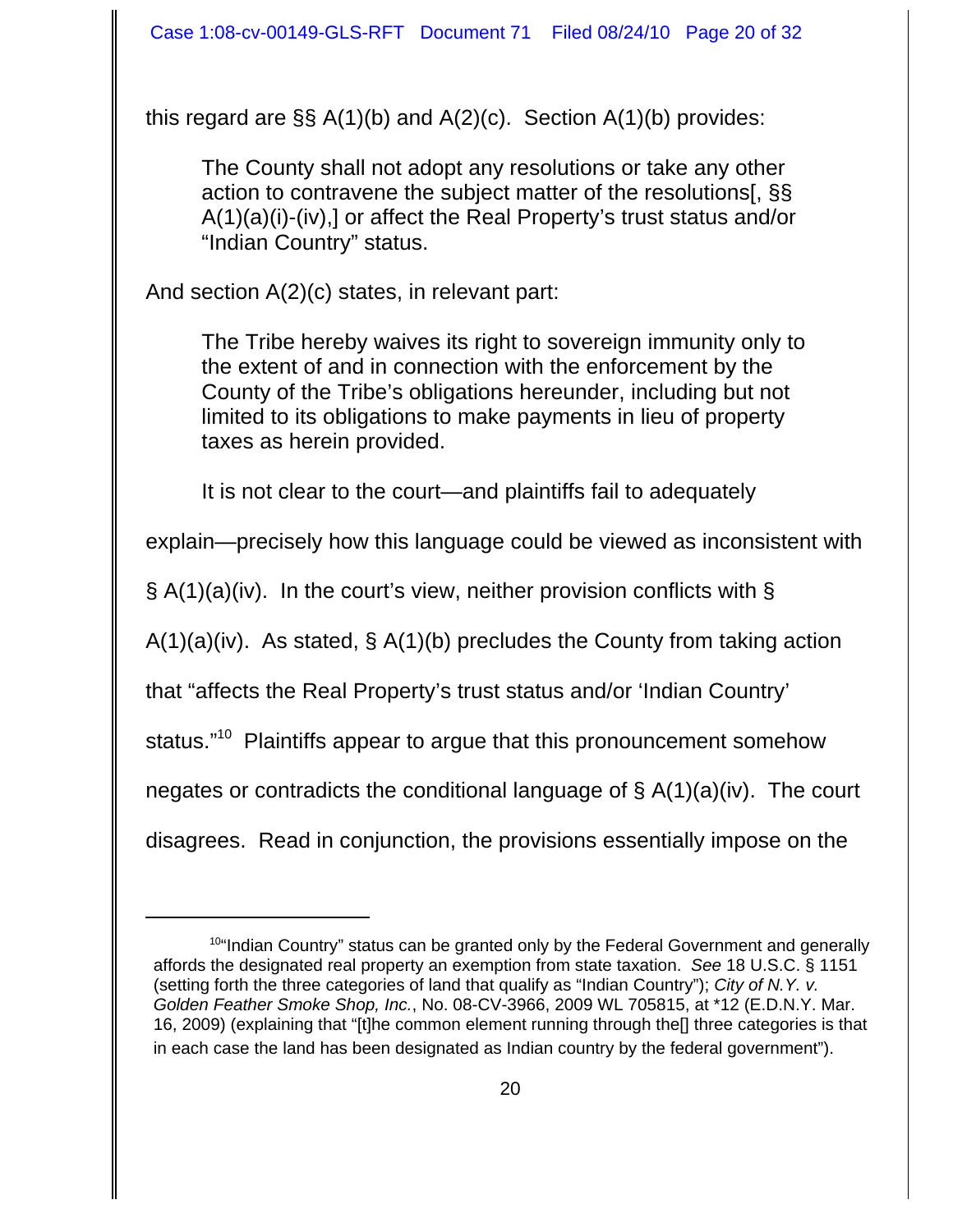County two independent obligations: (1) to accept PILOT payments in tax years that the property has tax exempt status, and (2) to refrain from taking action that would impact the Tribe's tax exempt status once obtained. Accordingly, because the court fails to perceive a conflict or inconsistency, plaintiffs' argument as to § A(1)(b) is rejected.

Plaintiffs' argument as to § A(2)(c) also fails. Plaintiffs fail to offer any cogent discussion on how § A(2)(c)—which provides for a limited waiver of the Tribe's right to sovereign immunity—is inconsistent with § A(1)(a)(iv). In the court's view, this provision appears intended to insure that *if and when* the Tribe's property became tax exempt, the Tribe would be prohibited from relying on sovereign immunity to escape its obligation to, among other things, make PILOT payments. Because plaintiffs' conclusory claims of ambiguity fail to dissuade the court from adopting this interpretation, and because a plain reading of § A(2)(c) fails to cast any doubt on the clarity of A(1)(a)(iv), the court finds no ambiguity and rejects plaintiffs' argument as to  $\S$  A(2)(c).

## **b. Breach**

Having determined the relevant parameters of the County's obligation under the Agreement, the court finds that the County has not breached its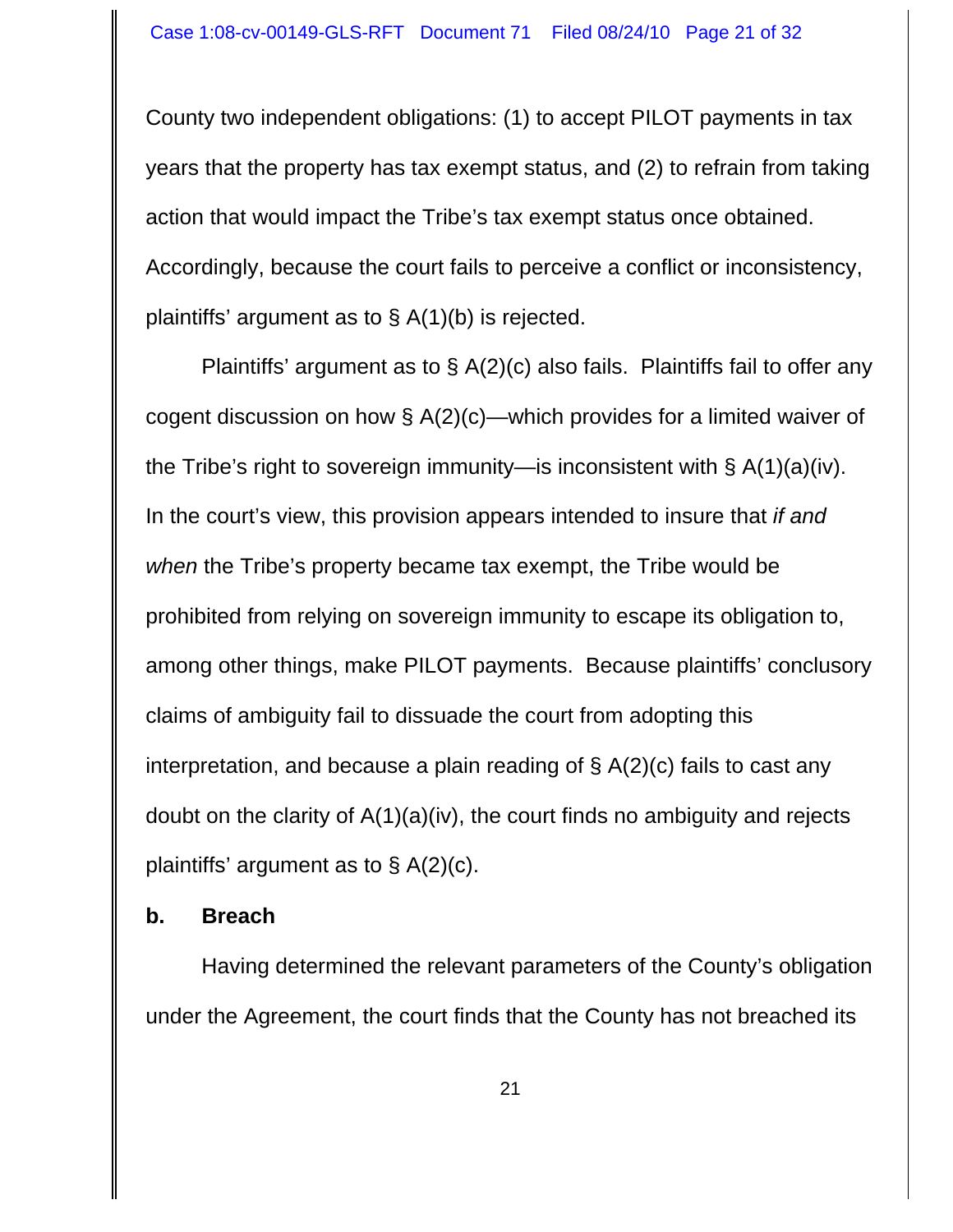obligation. As just discussed, the 2001 Agreement obligated the County to accept PILOT payments in tax years that the Tamarack property is tax exempt. There is no indication in the record that the Tamarack property was *ever* granted tax exempt status, and it does not appear that plaintiffs claim otherwise. Rather, plaintiffs contend that the Tribe's property is tax exempt by virtue of the Tribe's "inherent sovereign immunity." (*See* Pls. Mem. of Law at 8, Dkt. No. 63.) This argument fails.

Under federal law, real property owned by Indian tribes is not automatically exempt from state and local taxation. Instead, such property becomes exempt only where the owning tribe is federally recognized and the real property is held in trust by the United States government for the benefit of that tribe. *See* 25 U.S.C. § 465; *City of Sherrill v. Oneida Indian Nation of N.Y.*, 544 U.S. 197, 219-21 (2005). In this case, neither requirement has been met. As plaintiffs concede, "there has never been a legal determination of the issue of whether the Tribe is a sovereign Indian Nation." (Pls. Mem. of Law at 16, Dkt. No. 63.) Moreover, as of August 11, 2009, the Tribe has not appeared on the official list of federallyrecognized tribes that is published in the Federal Register.11 *See* Indian

 $11$ <sup>11</sup>The Secretary of the Interior is required to "publish in the Federal Register a list of all Indian tribes which the Secretary recognizes to be eligible for the special programs and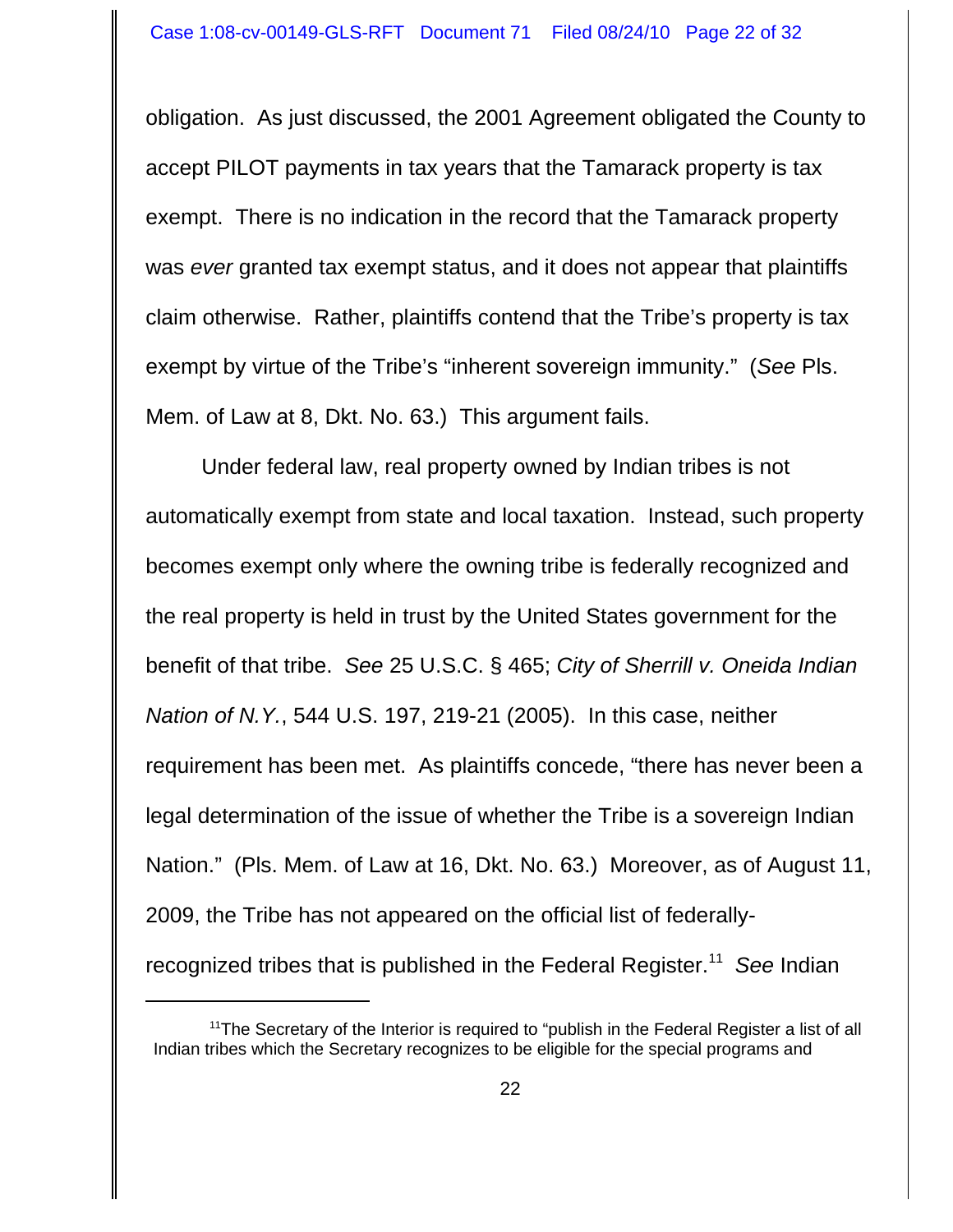Entities Recognized and Eligible To Receive Services From the United States Bureau of Indian Affairs, 74 Fed. Reg. 40,218, 2009 WL 2430736 (Aug. 11, 2009). Similarly, plaintiffs do not allege—and there is no indication in the record—that the property is or was held in trust by the United States Government or that the Tribe has even applied to have it so held.

Accordingly, absent evidence that the Tamarack property was tax exempt at the relevant times, the court finds that the County's obligation to accept PILOT payments had not arisen and that the County did not breach the Agreement by refusing those payments, demanding property taxes, or commencing foreclosure proceedings. Plaintiffs' breach of contract claim is therefore dismissed. *See Terwilliger v. Terwilliger*, 206 F.3d 240, 246 (2d Cir. 2000) ("To prevail on a breach of contract claim under New York law, a plaintiff must prove[, among other things,] ... breach by the other party ...." (citation and internal quotation marks omitted)).

In addition, because plaintiffs' "causes of action" for an injunction and "specific performance" of the 2001 Agreement cannot survive absent

services provided by the United States to Indians because of their status as Indians." 25 U.S.C. § 479a-1. This list is generally dispositive evidence of whether a tribe is federally recognized. *See Cherokee Nation v. Babbitt*, 117 F.3d. 1489, 1499 (D.C. Cir. 1997).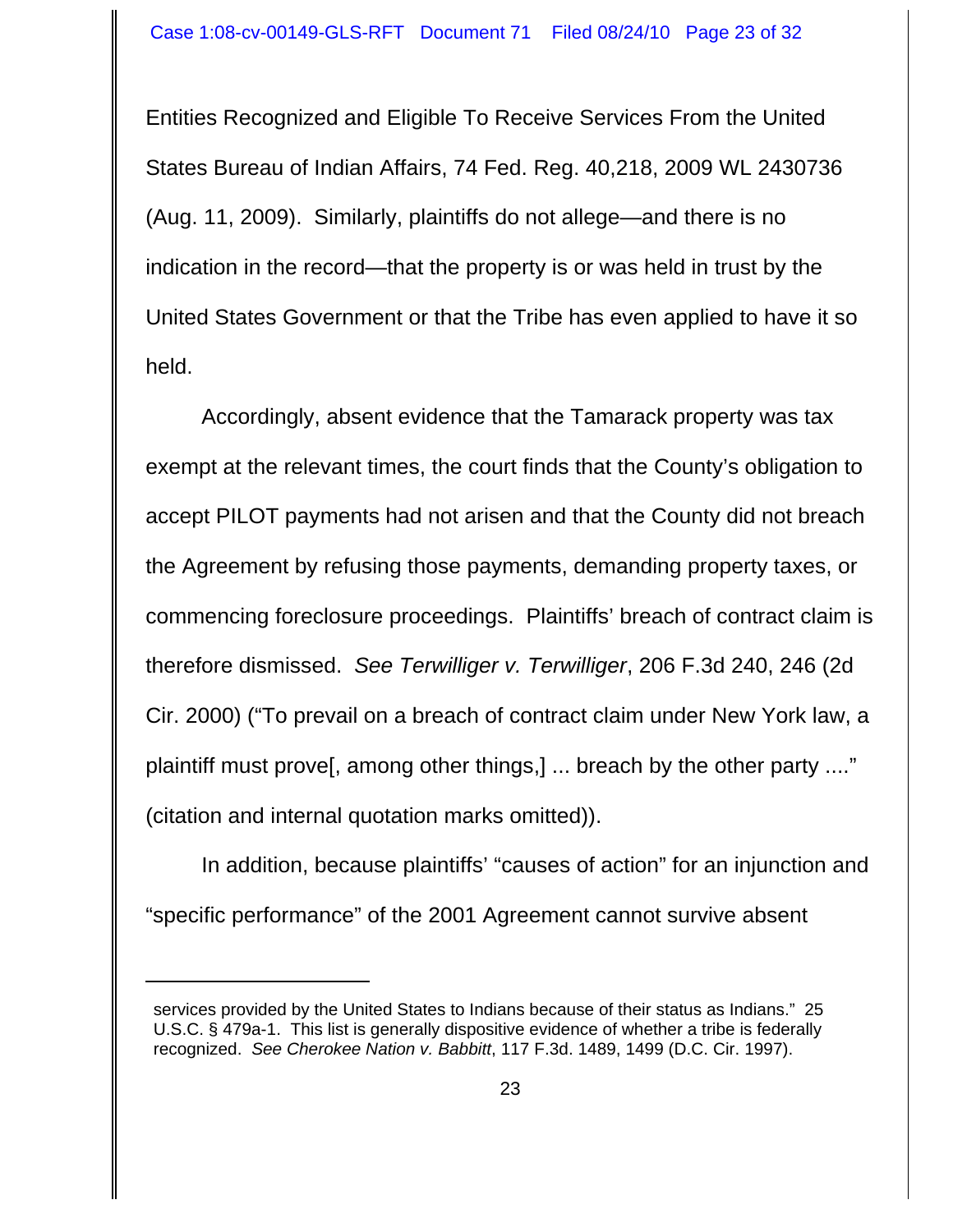findings that the Tamarack property is tax exempt and that the County is obligated to accept PILOT payments, (*see* Compl. ¶¶ 161-68, 183-90, Dkt. No. 1), plaintiffs' complaint is also dismissed insofar as it seeks injunctive relief and specific performance.

#### **2. Declaratory Judgment**

As in the 2006 Action, plaintiffs seek a declaration that the Tribe is a sovereign Indian Nation and that the Tamarack property is "Indian Country" and is therefore tax exempt. In its motion for summary judgment, the County argues that the court should, as it did in the 2006 Action, decline to exercise jurisdiction over this claim.

Under the Declaratory Judgment Act, a district court has the authority to grant declaratory relief "[i]n a case of actual controversy within its jurisdiction." 28 U.S.C. § 2201(a). That authority is discretionary, however, and confers no "absolute right upon the litigant." *Wilton v. Seven Falls Co.*, 515 U.S. 277, 287 (1995); *N.Y. Times Co. v. Gonzales*, 459 F.3d 160, 165 (2d Cir. 2006) ("The Act does not require the courts to issue a declaratory judgment."). In deciding whether to entertain a declaratory judgment action, a court must consider a number of factors. *See N.Y. Times* Co., 459 F.3d at 167 (citing *Dow Jones & Co., Inc. v. Harrods Ltd.*, 346 F.3d 357,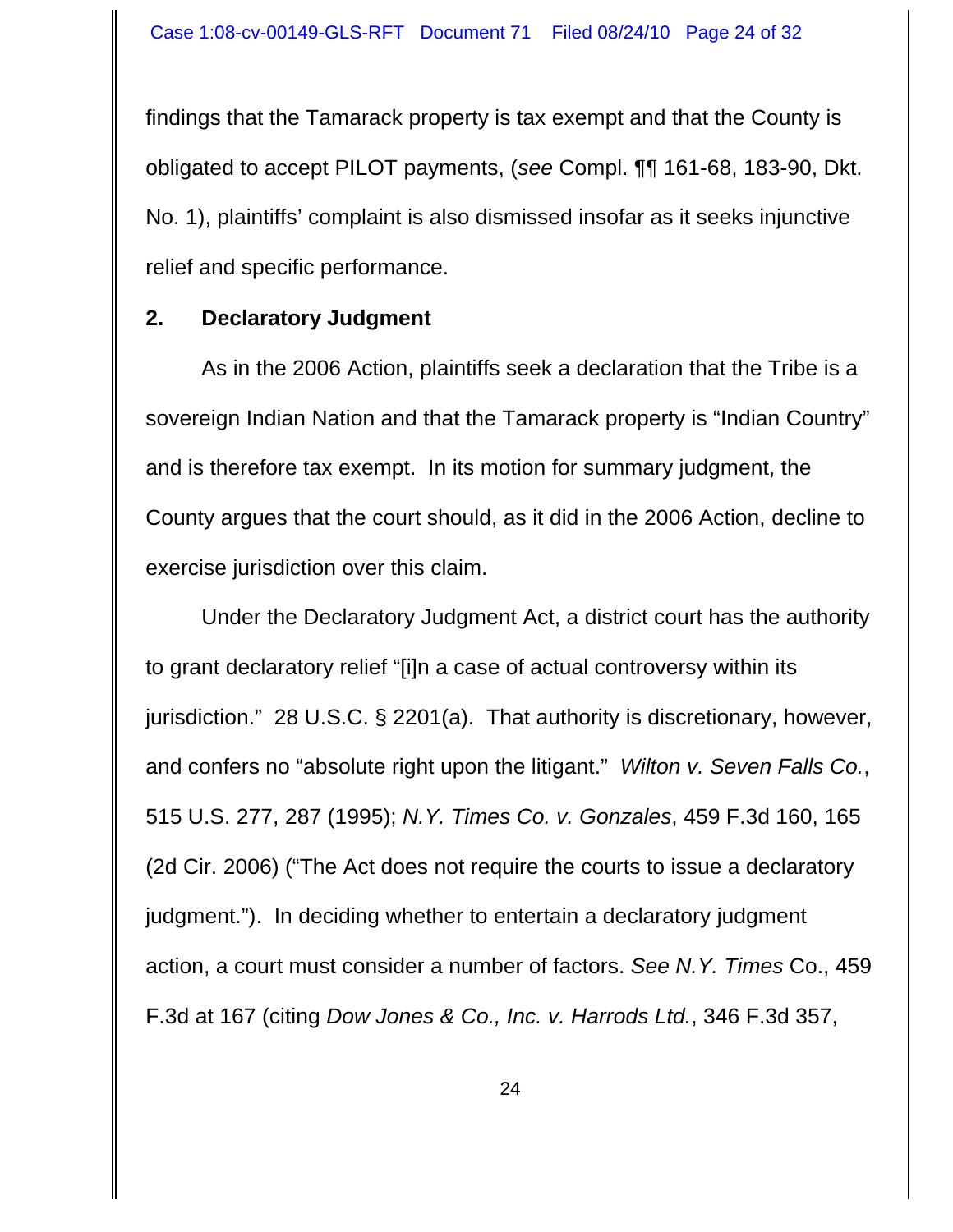359-60 (2d Cir. 2003)). Those factors include:

(i) whether the judgment will serve a useful purpose in clarifying or settling the finalize the controversy and offer relief from uncertainty; (iii) whether the proposed remedy is being used merely for "procedural fencing" or a "race to res judicata"; (iv) whether the use of a declaratory judgment would increase

friction between sovereign legal systems or improperly encroach on the domain of a state or foreign court; and (v) whether there is a better or more effective remedy.

*Id.* (citation and internal quotation marks omitted).

Here, having considered the relevant factors, and for largely the

same reasons articulated in this court's January 7, 2008 Memorandum-

Decision and Order, *see BGA, LLC*, 2008 WL 84591, at \*3, the court

declines to exercise jurisdiction over plaintiffs' claim for declaratory relief

and therefore dismisses it.

# **3. Nonintercourse Act**

The Nonintercourse Act (the Act) restricts the alienation of Indian land

without Congressional approval. *See* 25 U.S.C. § 177; *Sherrill*, 544 U.S. at

204 & n.2. It states, in relevant part:

No purchase, grant, lease, or other conveyance of lands, or of any title or claim thereto, from any Indian nation or tribe of Indians, shall be of any validity in law or equity, unless the same be made by treaty or convention entered into pursuant to the Constitution.

25 U.S.C. § 177. To establish a prima facie case for a violation of the Act,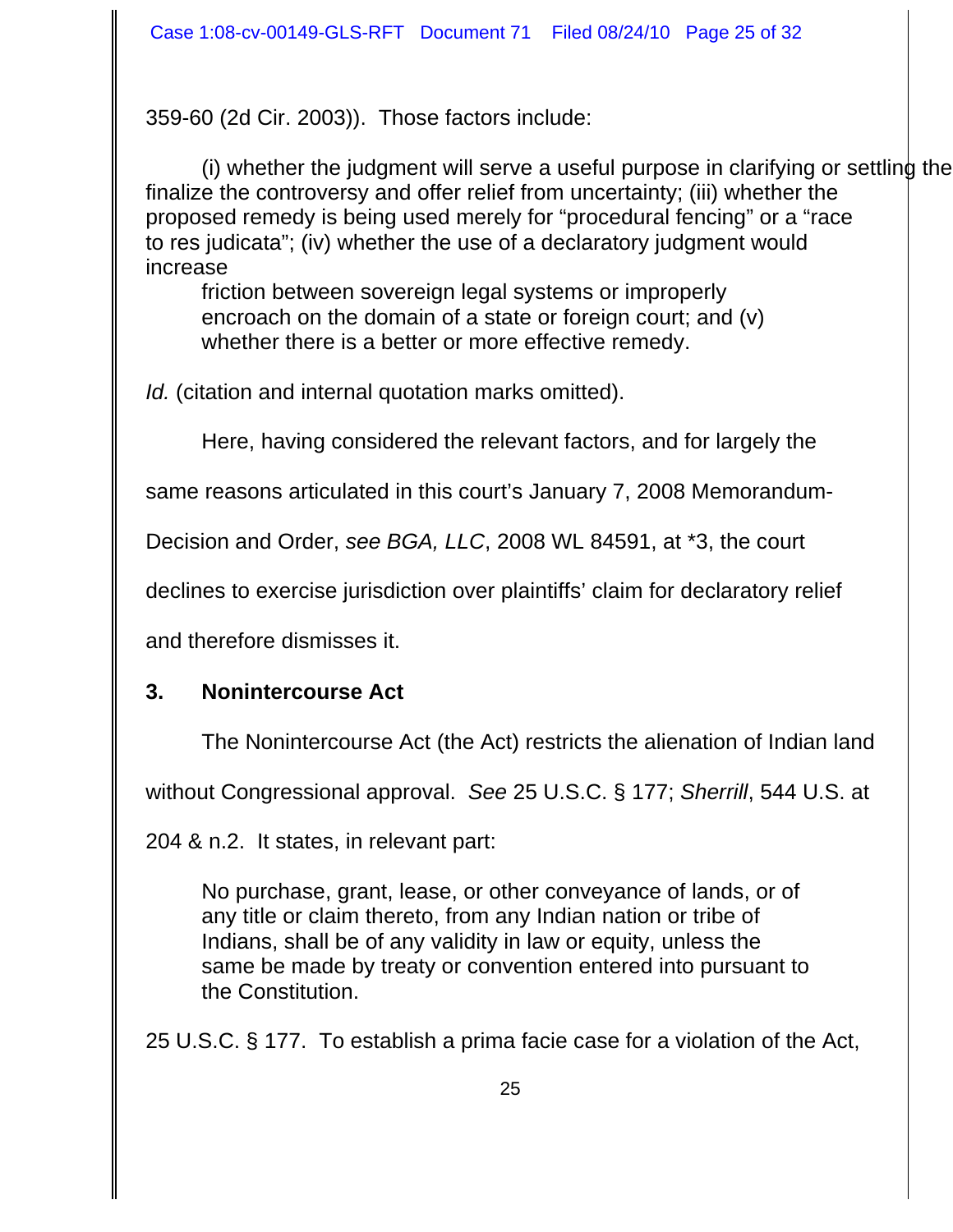a plaintiff must show, among other things, that "it is an Indian tribe." *Golden Hill Paugussett Tribe of Indians v. Weicker*, 39 F.3d 51, 56 (2d Cir. 1994); *Catawba Indian Tribe of S.C. v. South Carolina*, 718 F.2d 1291, 1297 (4th Cir. 1983) ("[An e]ssential element[] of a cause of action under the Nonintercourse Act [is] proof that the complainant is an Indian tribe ...."). A plaintiff satisfies this requirement if it has been recognized as an Indian tribe by the Bureau of Indian Affairs (BIA).12 *See Golden Hill*, 39 F.3d at 60. BIA recognition, however, is not the sole means of establishing tribal status for purposes of the Act. *See, e.g.*, *Joint Tribal Council of Passamaquoddy Tribe v. Morton*, 528 F.2d 370, 377 (1st Cir. 1975) ("There is nothing in the Act to suggest that 'tribe' is to be read to exclude a bona fide tribe not otherwise federally recognized."). Rather, federal courts have the power to determine in the first instance whether a unrecognized group

 $12$ The Department of the Interior has promulgated a detailed administrative program known as the "federal acknowledgment process," under which the BIA recognizes American Indian tribes on a case-by-case basis in accordance with a comprehensive set of regulations. *Golden Hill*, 39 F.3d at 57; *see also* 25 C.F.R. §§ 83.1-83.13. To be acknowledged under the regulations, an Indian group must satisfy seven criteria, which are rooted in anthropological, political, geographical, and cultural considerations. *See* 25 C.F.R. § 83.7; *Golden Hill*, 39 F.3d at 59. Satisfaction of these criteria affords a tribe federal recognition as an Indian tribe and bestows on that tribe certain rights and privileges. "Chief among them are quasi-sovereignty and the ability to acquire land (to be held in trust by the federal government)." *N.J. Sand Hill Band of Lenape & Cherokee Indians v. Corzine*, Civ. No. 09-683, 2010 WL 2674565, at \*10 (D.N.J. June 30, 2010) (citing 25 C.F.R. § 151.3-4).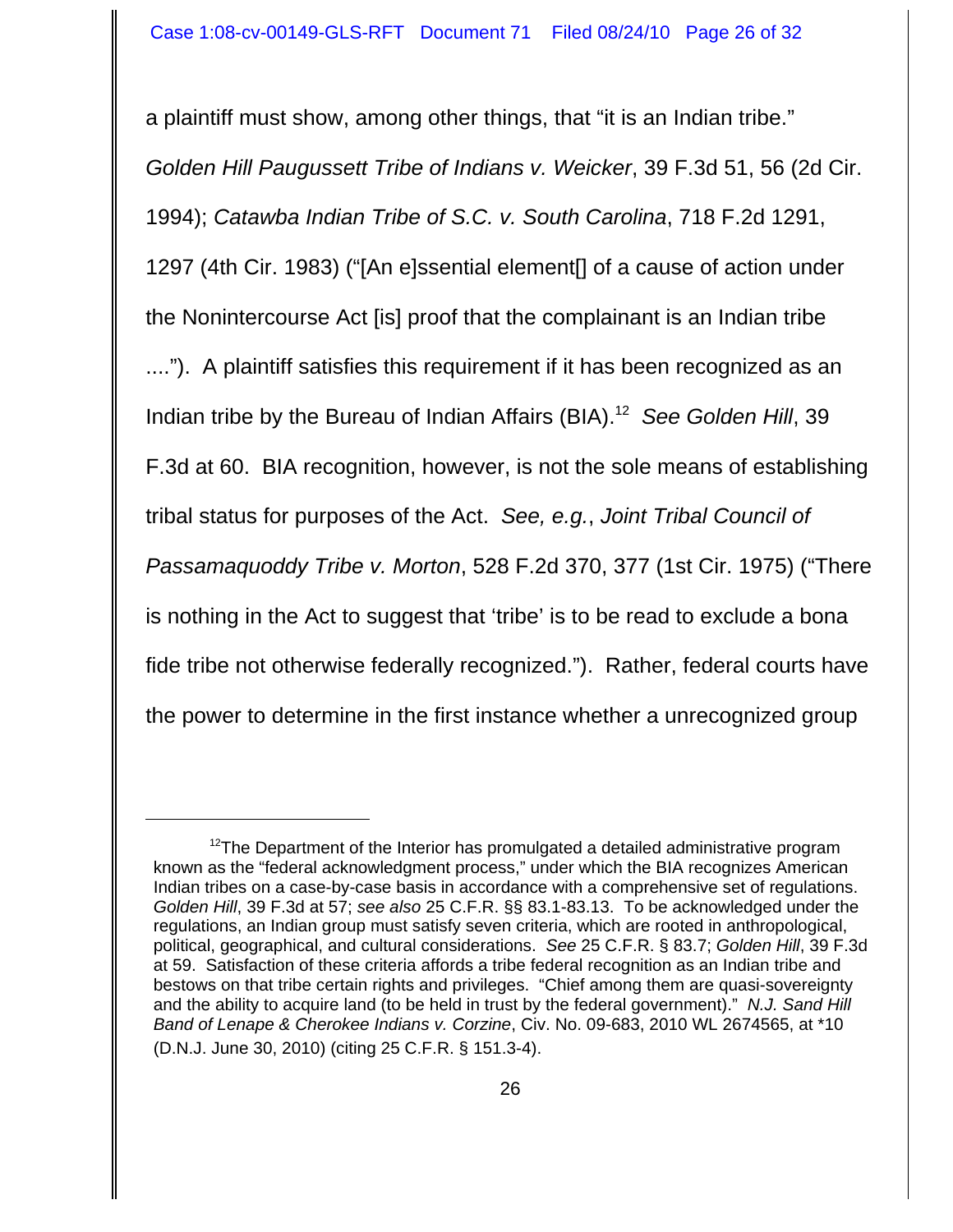of Indians is "an Indian tribe."13 *See Golden Hill*, 39 F.3d at 59 (citing, *inter alia*, *United States v. Candelaria*, 271 U.S. 432, 442 (1926)). But while courts *may* make this determination, they are not required to. Instead, under the doctrine of primary jurisdiction,<sup>14</sup> courts may defer resolution of the issue to the BIA. *Id.* at 60. In fact, given the complexity of the inquiry and the potential for inconsistent and under-informed rulings, deference to the BIA is generally preferred. As the Second Circuit explained in *Golden Hill*, "the acknowledgment process currently set forth in 25 C.F.R. Part 83—a comprehensive set of regulations, the BIA's experience and expertise in implementing these regulations, and the flexibility of the procedures weigh heavily in favor of a court's giving deference to the BIA."

 $13$ In making that determination, courts must assess whether the group has shown that it is "a body of Indians of the same or a similar race, united in a community under one leadership or government, and inhabiting a particular though sometimes ill-defined territory." *Golden Hill*, 39 F.3d at 59 (citations and internal quotation marks omitted).

<sup>&</sup>lt;sup>14</sup>The doctrine of primary jurisdiction "applies where a claim is originally cognizable in the courts, but enforcement of the claim requires, or is materially aided by, the resolution of threshold issues, usually of a factual nature, which are placed within the special competence of the administrative body." *Golden Hill*, 39 F.3d at 59 (2d Cir. 1994) (citations omitted). Or put another way, application of the doctrine is appropriate where "the administrative agency cannot provide a means of complete redress to the complaining party and yet the dispute involves issues that are clearly better resolved in the first instance by the administrative agency charged with regulating the subject matter of the dispute." *MCI Telecomms. Corp. v. Teleconcepts, Inc.*, 71 F.3d 1086, 1103 (3d Cir. 1995). Ultimately, "the doctrine seeks to produce better informed and uniform legal rulings by allowing courts to take advantage of an agency's specialized knowledge, expertise, and central position within the regulatory regime." *Ellis v. Tribune Television Co.*, 443 F.3d 71, 81 (2d Cir. 2006) (citation and internal quotation marks omitted).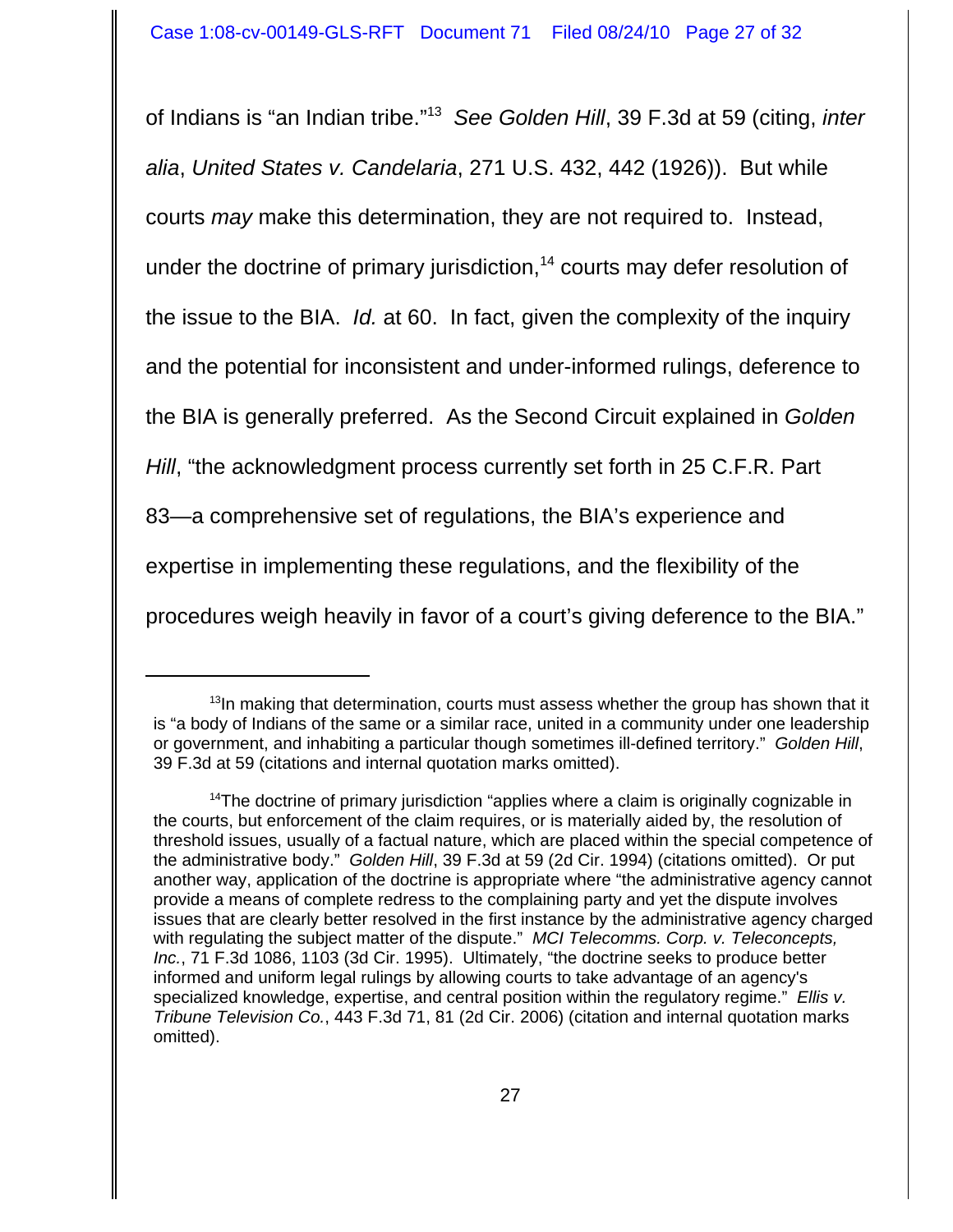*Id.* at 60; *see, e.g.*, *United Tribe of Shawnee Indians v. United States*, 253 F.3d 543, 551 (10th Cir. 2001) ("Determining whether a group of Indians exists as a tribe is a matter requiring ... specialized agency expertise."). This is especially so, the Circuit continued, where a plaintiff has already invoked the BIA's authority and has an application for recognition pending. *Id.* (explaining that "deferral is fully warranted" under such circumstances).

In this case, an application for tribal recognition of the Tribe remains pending with the BIA. (Roberts Aff., Ex. L, Status Summary of Acknowledgment Cases at 8, Dkt. No. 62:12.) In light of that application, the County argues that the court should defer resolution of the issue of tribal status to the BIA and dismiss the Tribe's Nonintercourse Act claim. In attempting to avoid deferral, plaintiffs argue that the Tribe never sought recognition through the BIA and that the pending application is, in essence, the result of error and the "possible animus" of the BIA against the Tribe. (*See* Pls. Mem. of Law at 40-46, Dkt. No. 63.) Specifically, the Tribe claims that its submission to the BIA is not an application for recognition, and that, in any event, the Tribe has repeatedly attempted, without success, to withdraw that submission.

The court agrees with the County that deferral is warranted. As an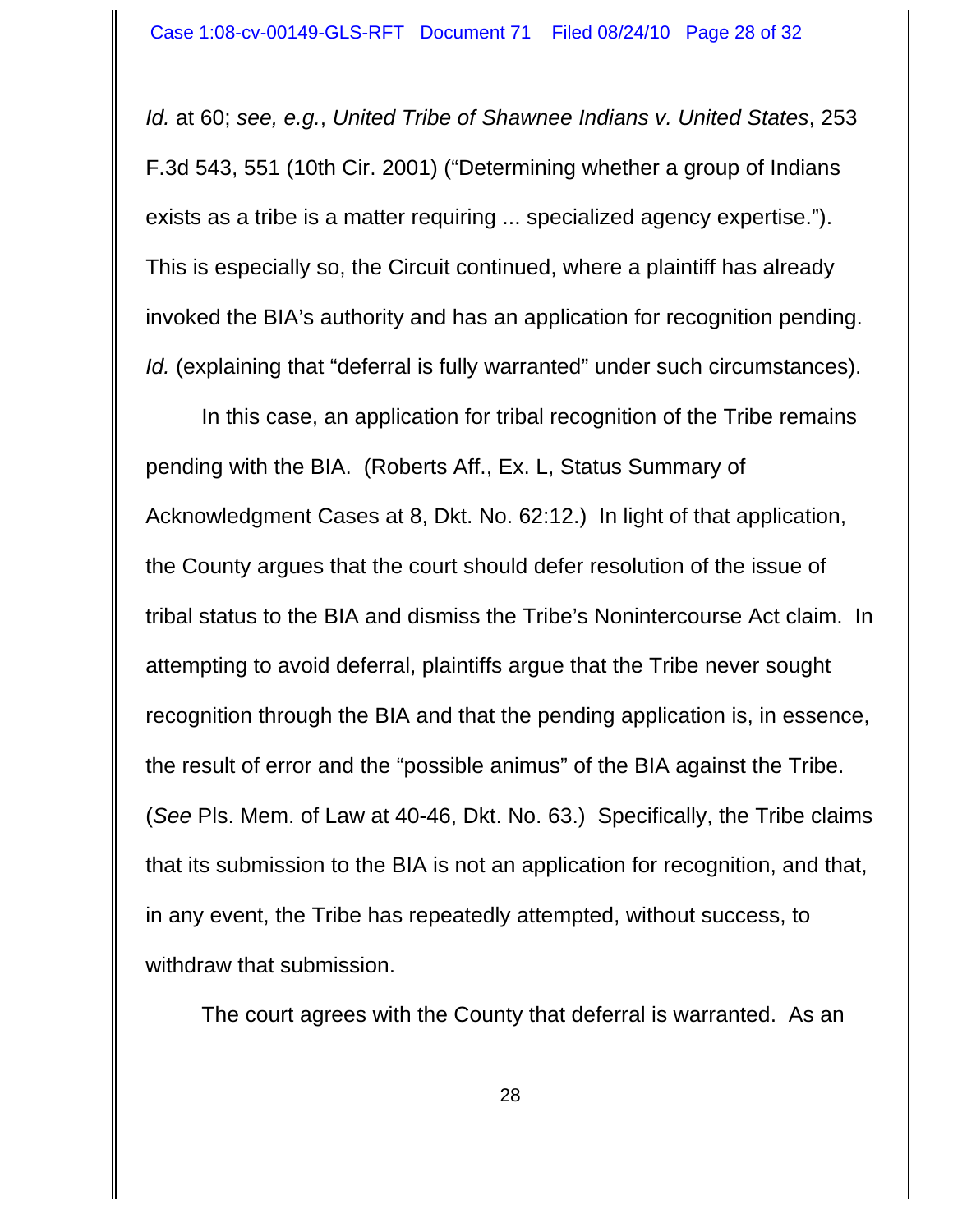initial matter, this court, like most district courts, is "ill-equipped to assess the anthropological, political, geographical, and cultural minutiae necessary to determine whether [the Tribe] qualifies as a tribe under the [Act]." *See N.J. Sand Hill Band of Lenape & Cherokee Indians v. Corzine*, Civ. No. 09- 683, 2010 WL 2674565, at \*14 (D.N.J. June 30, 2010). Indeed, as this Circuit acknowledges, the BIA is in a far better position to determine tribal status than is the judiciary. *See Golden Hill*, 39 F.3d at 60-61. Moreover, the court rejects plaintiffs' argument that the Tribe has not sought BIA recognition. Their contentions in this regard are belied by correspondence between the Tribe and the BIA, (*see* Mandell Aff., Exs. H, J, Application and Correspondence, Dkt. Nos. 48:4, 48:9), and the court therefore declines to credit them. Furthermore, while the Tribe does offer support for its contention that it has attempted to withdraw or cancel its submission to the BIA, other correspondence sent by the Tribe following those attempts undermine that contention and suggest that the Tribe sought further consideration of its submission.

Regardless, even if the Tribe's application for recognition is, as the Tribe contends, no longer pending, the court would nonetheless defer to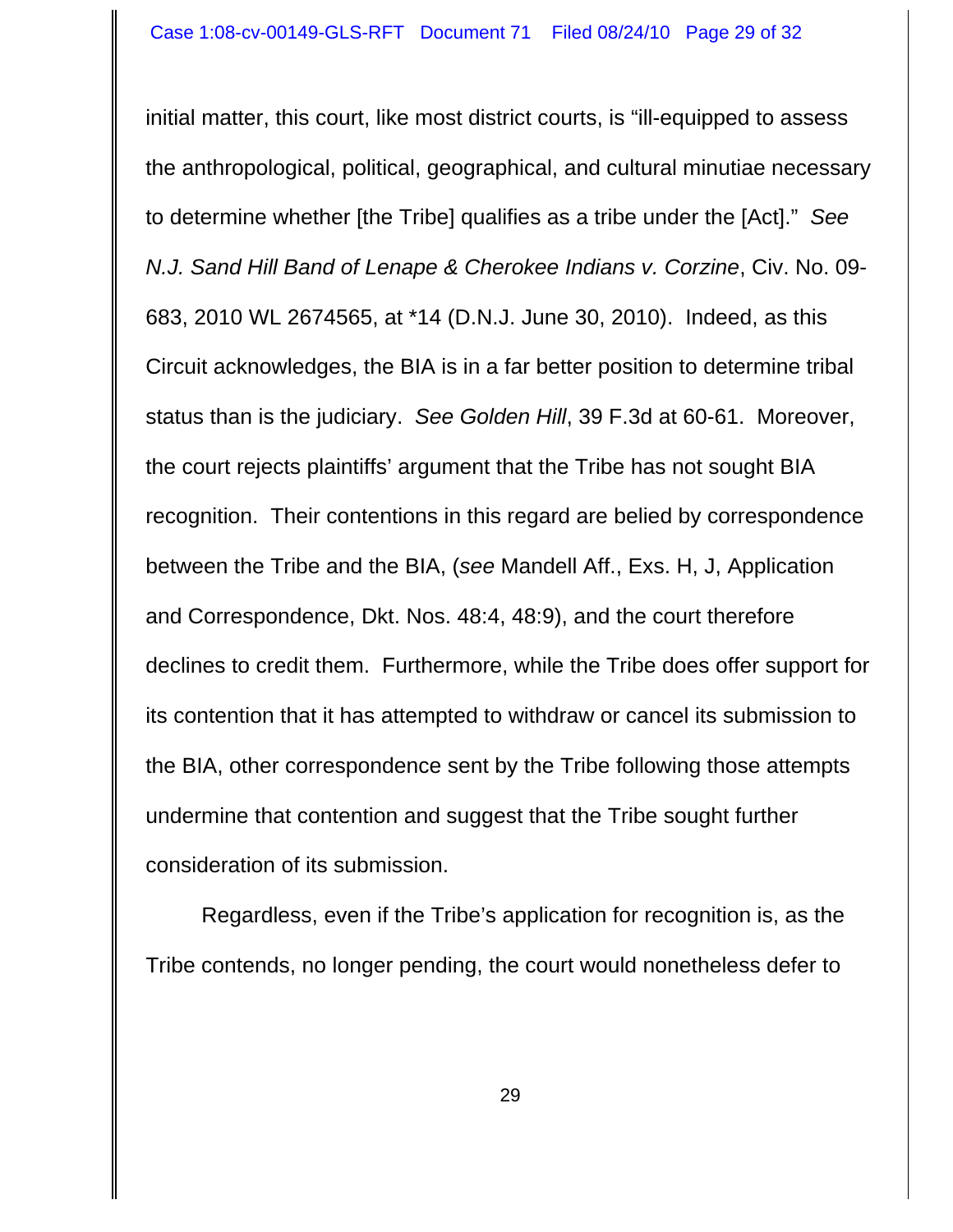the BIA for guidance.<sup>15</sup> Specifically, the court is highly reluctant to address the issue of tribal status given the Tribe's history of questionable practices in seeking recognition. The court is particularly troubled by the deficiencies of the Tribe's submission to the BIA, which, according to the BIA, included deficiencies in documentation, unverifiable statements, altered original documents, and omissions in all areas required under the regulations. (*See* Mandell Aff*.*, Ex. J, BIA Technical Assistance Review Report at 29-50, Dkt. No. 48:10.) The Tribe's alleged attempt to withdraw or cancel its submission after this negative report, only to later seek the same recognition in federal court, raises further suspicion. And finally, the court's concern is further heightened by the fact that the Tribe's leader, Ronald A. Roberts, whose affidavit was submitted in support of the Tribe's claims, was convicted of and later pled guilty to making and using materially false writings in connection with the Tribe's submission to the BIA. (*See* Mandell Aff., Ex. M, Dkt. No. 48:10.)Given this history, the court would have little confidence in the integrity of the materials submitted by the Tribe in favor of

<sup>&</sup>lt;sup>15</sup>In *Golden Hill*, the Second Circuit left open the question of whether deference to the BIA would be appropriate if no recognition application were pending. 39 F.3d at 60. However, given the central aim of the doctrine of primary jurisdiction—to promote "better informed and uniform legal rulings," *see Ellis*, 443 F.3d at 82— the unique circumstances of this case weigh overwhelmingly in favor of applying the doctrine here, regardless of whether an application remains pending with the BIA.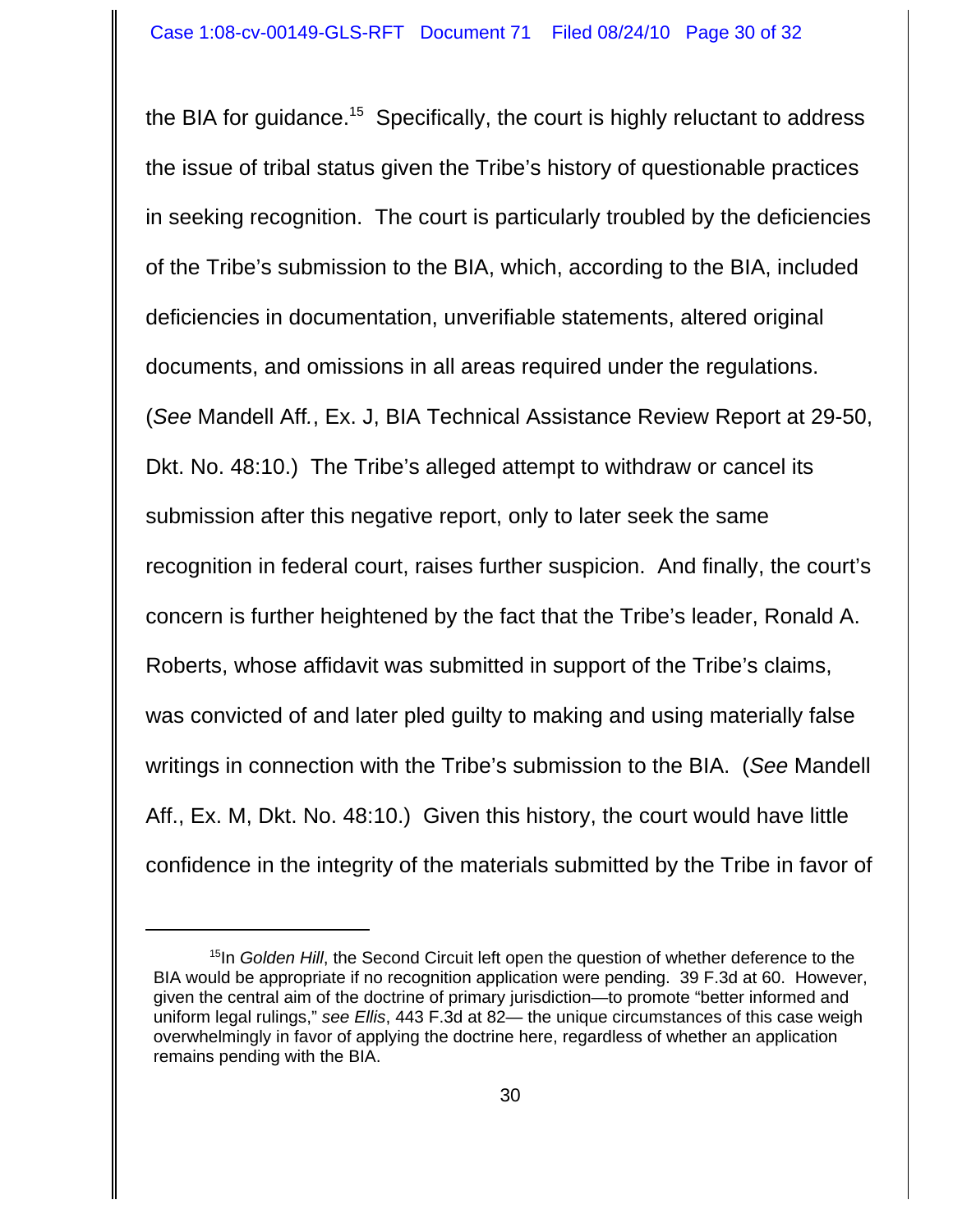recognition, and would therefore have little confidence in its ability to wade through an already complex area of law and render a well-informed, wellreasoned determination. This is especially so since this court, unlike the BIA, lacks the experience and expertise needed to ferret out the subtle, yet potentially significant, deficiencies that could present themselves in the tribal status inquiry.

Accordingly, in light of this history and the fact that the Tribe has already invoked the BIA's authority, the court finds that deferral of the tribal status issue and dismissal of the Nonintercourse Act claim at this juncture is fully warranted.

## **V. Conclusion**

**WHEREFORE**, for the foregoing reasons, it is hereby

**ORDERED** that the County's motion to dismiss (Dkt. No. 48) is

**DENIED**; and it is further

**ORDERED** that the County's motion for summary judgment (Dkt. No.

48) is **GRANTED** and plaintiffs' complaint is **DISMISSED**; and it is further

**ORDERED** that the Clerk close this case and provide a copy of this Memorandum-Decision and Order to the parties.

**IT IS SO ORDERED.**